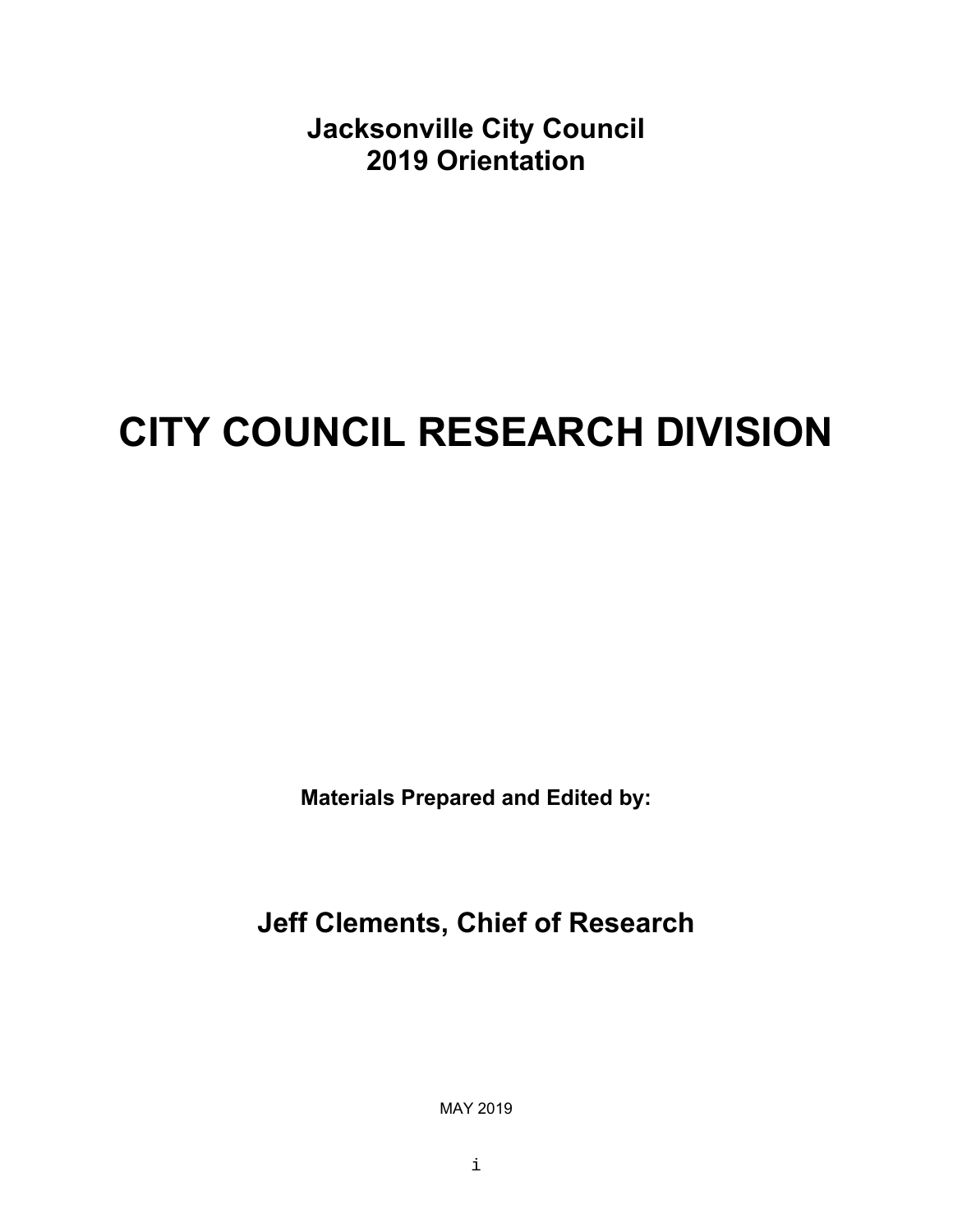### **TABLE OF CONTENTS**

| А.          |  |
|-------------|--|
| Β.          |  |
| C.          |  |
| D.          |  |
| Ε.          |  |
| $F_{\perp}$ |  |
|             |  |
|             |  |
|             |  |
|             |  |
|             |  |
|             |  |
|             |  |
|             |  |
|             |  |
|             |  |
|             |  |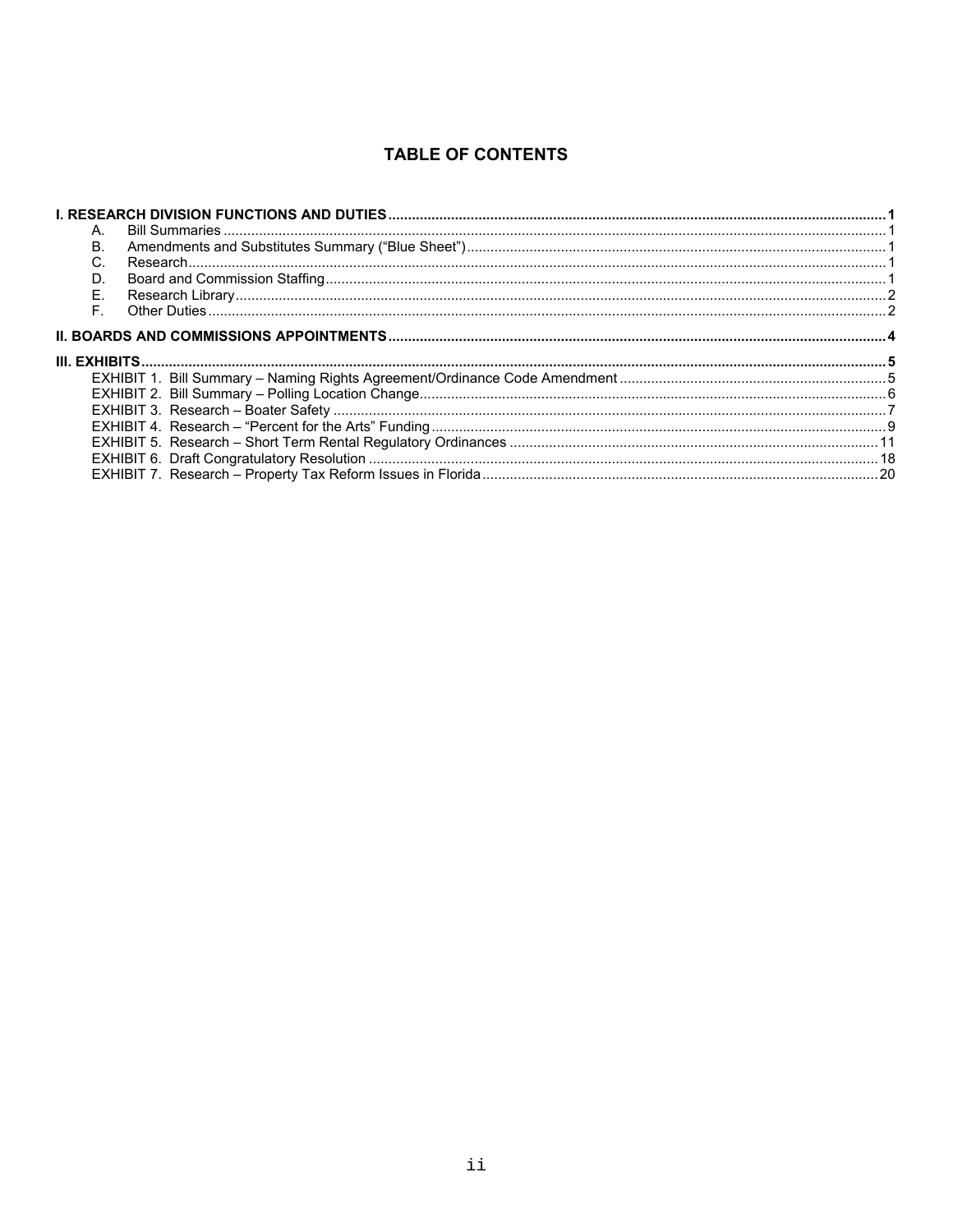### **JACKSONVILLE CITY COUNCIL RESEARCH DIVISION**

### **I. RESEARCH DIVISION FUNCTIONS and DUTIES**

### **A. Bill Summaries**

The division produces a brief summary of most of the bills introduced for Council consideration (excluding zoning and land use-related ordinances, purely congratulatory resolutions, and quasi-judicial actions). The purpose of the bill summary is to give Council Members and the general public a quick overview of the main features and intended purposes of the legislation, distilled into one page. The summary includes the bill number, the sponsor(s), the committee(s) to which the bill is referred, the type of action the bill proposes (i.e. amendment to the Ordinance Code, appropriation of funds, approval of a contract, etc.), a brief summary of the main points of the bill, any background or related information that might help explain the bill's purpose and context, a general statement of the policy area being effected, and the fiscal impact of the bill, if known. Bill summaries are produced on the Friday of Council meeting weeks and are made available electronically via the Agendas page on the City Council web site. The direct web address to access the bill summaries is http://cityclts.coj.net/coj/CurrentYear/Council/21-BILL-SUMMARY-REPORTS.htm. Notice of the posting and availability of the bill summaries is disseminated via e-mail to the CITYC group.

### **B. Amendments and Substitutes Summary ("Blue Sheet")**

The division compiles a summary of the amendments and substitutes recommended by the standing committees during each committee cycle and provides them to the Legislative Services Division for distribution to the Council Members at Council meetings. The "blue sheet" (so called because it is printed on blue paper for easy identification) provides an easy reference source for all proposed amendments and substitutes for bills pending on the Council Agenda that are scheduled for action during that evening's meeting.

### **C. Research**

The division provides research services to the full Council, the Council committees, and to individual Council Members, in that order of priority. Division staff attend all Council committee meetings to maintain familiarity with the pending legislation and to provide research assistance as may be requested by a committee or its members. Research may take the form of searching for historical data on City topics, surveying other jurisdictions regarding their operational practices and procedures, searching on-line ordinance code resources for ordinances in other jurisdictions, performing literature searches, and otherwise supporting the data and policy needs of the Council and its members. Research requests should be directed to the Division Chief for assignment to the appropriate staff member based on areas of expertise and distribution of workload.

### **D. Board and Commission Staffing**

The division is occasionally called upon to provide the necessary staff support to appointed citizen boards and commissions created by the Council. Examples include the TRUE (Taxation, Revenue and Utilization of Expenses) Commission, the Jacksonville Waterways Commission, and the Charter Revision Commission.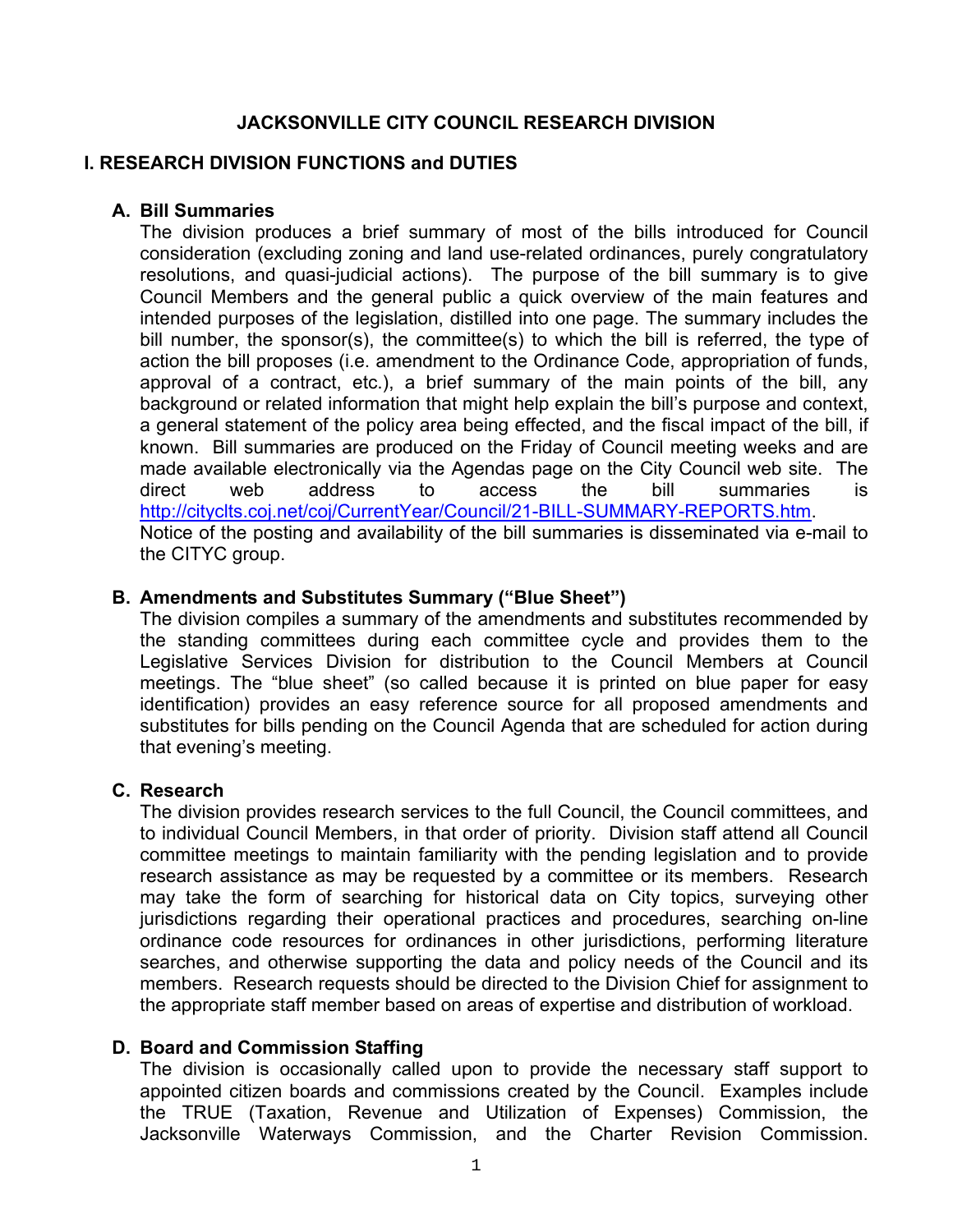Responsibilities include scheduling and posting notices for meetings, preparing agendas and supporting materials, recording meetings, producing minutes, providing research, and otherwise facilitating the work of the board or commission.

### **E. Research Library**

The division maintains a library of books, historical data, reports, newspaper clippings, publications, and other files that document the work of the Council and preserve a record of the issues researched and legislated upon since consolidation in 1968. The library also collects and retains CDs of the PowerPoint presentations made by various parties to Council and committee meetings for future reference.

### **F. Other Duties**

- Resolution Drafting While most legislation considered by the Council is drafted by attorneys from the General Counsel's Office, the Research Division may, for reasons of cost savings, draft purely congratulatory or otherwise ceremonial resolutions for Council Members. Requests for resolution should be made to the Chief of Research for assignment to a staff member based upon expertise and distribution of workload. The Research Division staff members drafting resolutions depend upon information provided by the requesting Council Member or available through public data sources (such as *Florida Times-Union* articles) to provide the subject matter for the text. Draft resolutions are returned to the requesting sponsor for review, revisions and final approval to submit the resolution for introduction. Resolutions approved for introduction are forwarded to the Office of General Counsel for final approval as to legal form and for submission to the Legislative Services Division for numbering and placement on the next available Council Agenda for first reading. The Research Division is not involved in scheduling presentations of approved resolutions to the honorees at City Council meetings; the resolution sponsor or their ECA should coordinate with the honoree and with the Legislative Services Division to reserve a mutually agreeable presentation appointment slot at a future Council meeting.
- Certificate Drafting Council Members wishing to congratulate or honor a person, institution or event for some activity, occasion, anniversary, etc. that does not rise to the importance of meriting a full City Council resolution may request the division to draft an honorary certificate for presentation. Requests should be made to the Chief of Research for assignment to a staff member based upon expertise and distribution of workload. The certificate – printed on parchment paper with an embossed foil city seal – can be requested and signed by one or more Council Members on their own volition and presented to the honoree by the Council Member(s) in an embossed blue folder.
- Media Releases Since the elimination of the Council's public information officer position some years ago, the division drafts and disseminates news media releases on an as-needed basis. Requests should be made to the Chief of Research for assignment to a staff member for drafting. Draft media releases are returned to the Council Member for review and approval prior to dissemination via email to the local media outlets.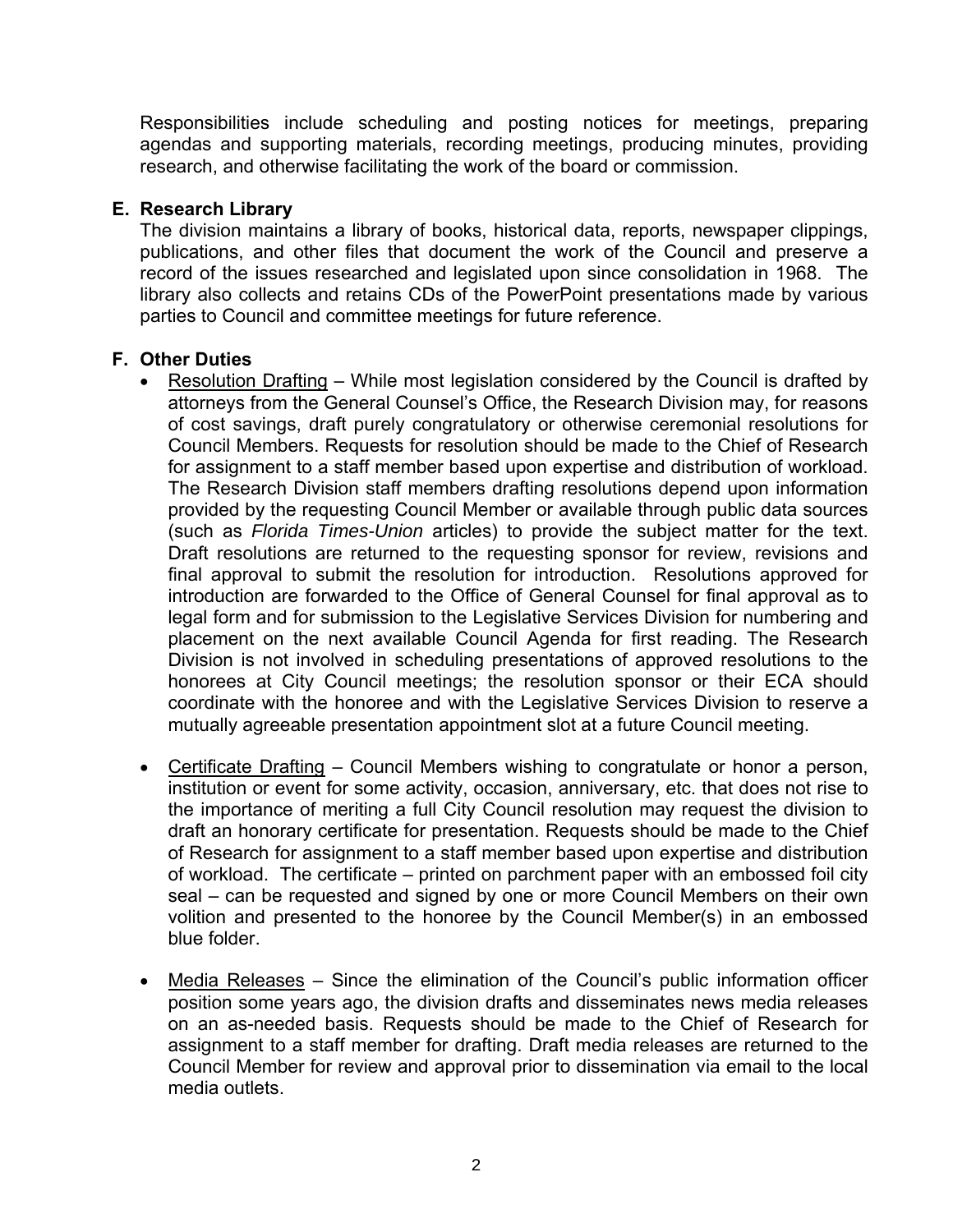- Newspaper Clippings File The division receives and clips city government-related articles from various newspapers, including the *Florida Times-Union*, *Jacksonville Business Journal*, *Jacksonville Free Press*, *Financial News and Daily Record, Folio Weekly, Beaches Leader,* and others. Copies of the clippings are indexed for storage and retrieval via the City's OnBase document management system at: http://onbase.coj.net/OnBase/Login.aspx
- Correspondence The division does not draft Council Members' personal correspondence, but can assist Council Members and their ECA with official correspondence to the extent that assistance may be needed in understanding the subject matter of a letter from a constituent, researching an issue raised by a correspondent, or reviewing a draft letter produced by a Council Member or ECA for accuracy.
- Update *Ordinance Code* books The division updates the *Ordinance Code* volumes in the City Council Chamber and in the Council Research library as new supplements are released by the codifier. The pages being replaced by the new supplement are scanned and saved in an archive in the Research Division to provide a permanent record of the *Ordinance Code* as it has changed through time. The archived pages can be used to recreate the text of the *Code* at a specific time in the past.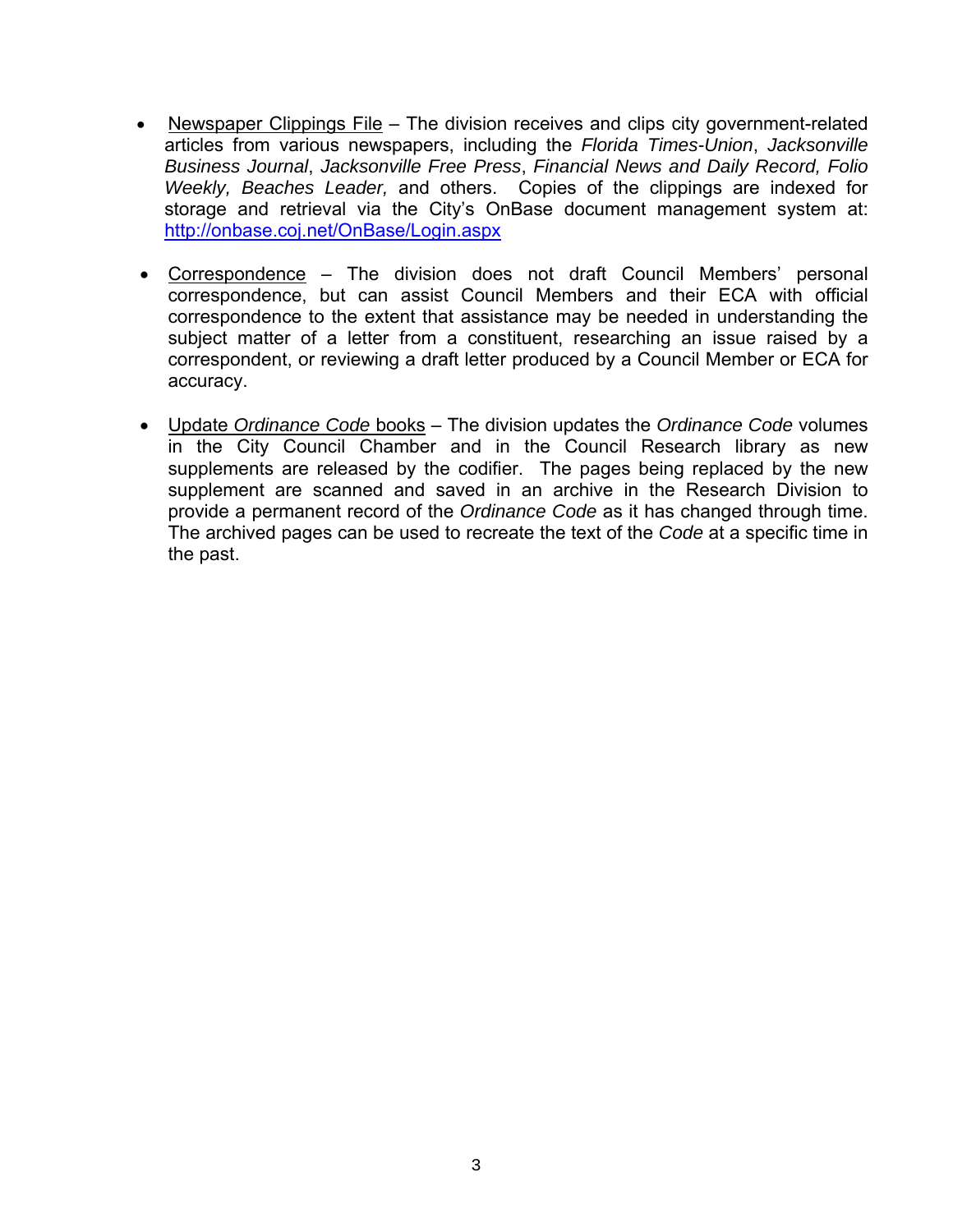### **II. BOARDS and COMMISSIONS APPOINTMENTS**

The City of Jacksonville has various boards and commissions tasked to advise and/or oversee various functions and programs within the City. Most of these boards and commissions require City Council confirmation of membership appointments and several have members appointed directly by the City Council. Confirmation and direct appointment are both accomplished through Resolution of the City Council. In accordance with Council Rule 4.1101, new appointees must appear before the Rules Committee and may be interviewed at that time.

Most boards and commissions are governed by Chapters 50 and 58, *Ordinance Code*, however; some are authorized by the *Charter* or by *Florida Statute*. Generally, the boards and commissions act in an advisory capacity; however, some have more substantive powers and appointees therefore act as office holders and partially assume the authority of government officials. Because of this assumption of authority, appointees to non-advisory boards and commissions are required to take an oath of office, at the time of appointment, pursuant to Sec. 2.101, *Ordinance Code*. Members are also required to file financial disclosure through the City Office of Ethics, Compliance and Oversight and each must comply with Florida's "Government in the Sunshine" provisions.

Pursuant to Council Rule 1.201(g), the Council President is responsible for recommending to the Council persons for appointment by the Council. The exception to this rule is the Jacksonville-Duval County Council on Elder Affairs, which includes one member nominated by each of the 14 District Council Members.

Additionally, the membership of several boards and commissions includes Council Members, either in a voting or ex-officio capacity. Again, the Council President is tasked to make those appointments. The composition of a handful of boards and commissions also include Council Members appointed by the Mayor. Traditionally, the Mayor will seek the advice and counsel of the Council President before appointing Council Members to serve on boards and commissions.

Information about City Council appointment opportunities is available on the City Council webpage at http://www.coj.net/city-council/city-council-appointments.aspx. A listing of all City boards and commissions is online at http://www.coj.net/departments/boards-andcommissions.aspx.

Richard Distel, Research Assistant, is the staff member responsible for maintaining the master list of City Council appointed and/or confirmed boards and commissions. He verifies eligibility and membership requirements and drafts legislation for appointments and confirmations. Mr. Distel may be contacted at (904) 630-1497 or RDistel@coj.net.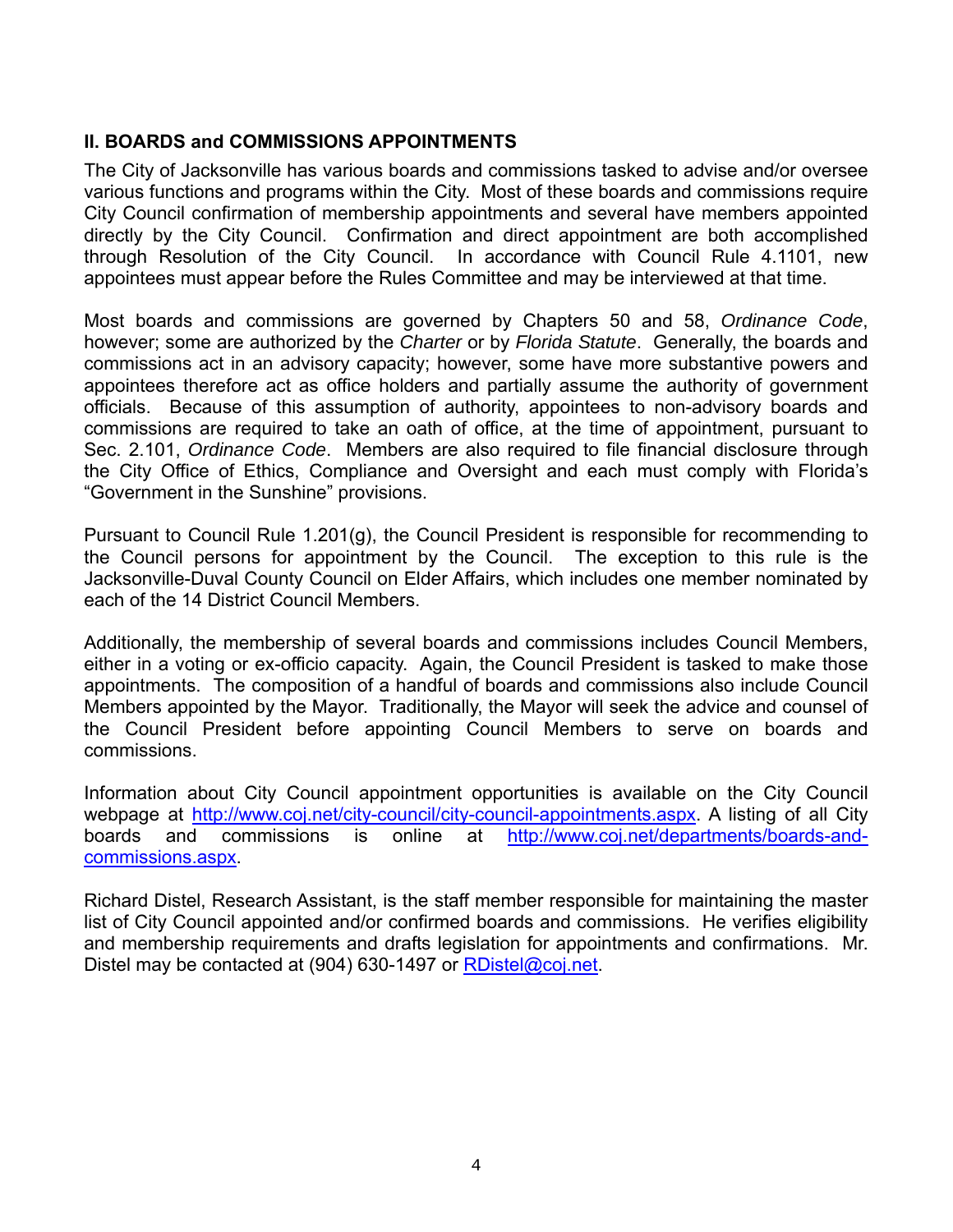### **III. EXHIBITS EXHIBIT 1. Bill Summary – Naming Rights Agreement/Ordinance Code Amendment**

### **CITY COUNCIL RESEARCH DIVISION**  LEGISLATIVE SUMMARY

**JEFFREY R. CLEMENTS**  Chief of Research (904) 630-1377



117 West Duval Street City Hall, Suite 425 Jacksonville, FL 32202 FAX (904) 630-3403

**Bill Type and Number:** Ordinance 2019-95

**Introducer/Sponsor(s):** Council President at the request of the Mayor, and by Council Members Hazouri, Freeman, White and Gulliford

**Date of Introduction:** February 12, 2019

**Committee(s) of Reference:** F

**Date of Analysis:** February 14, 2019

**Type of Action:** Authorization to execute agreement; Ordinance Code amendment; designation of oversight agency

**Bill Summary:** The bill authorizes execution of a naming rights agreement between the City and VyStar Credit Union to attach the VyStar name to the Jacksonville Veterans Memorial Arena. The bill amends Ordinance Code Chapter 111 – Special Revenue and Trust Accounts – to create a Veterans Memorial Arena Trust Fund, and amends Chapter 122 – Public Property – to remove the prohibition against the arena having the name of an individual or company attached to it. The Office of Sports and Entertainment is designated as the City's oversight agency for the naming project.

**Background Information:** VyStar Credit Union has offered to enter into a naming rights agreement to name the arena the VyStar Veterans Memorial Arena for a period of 15 years in return for an annual license fee payment of \$525,000 (total of \$15 million over 15 years). VyStar also agrees to provide matching funds of up to \$50,000 each year to match donated funds collected at the arena's concession stands to benefit veterans' causes, to contribute up to \$80,000 per year to support quarterly veterans events at the arena, and to provide a one-time \$50,000 contribution for a new veterans' memorial element inside the arena or on the arena grounds. The newly created Veterans Memorial Arena Trust Fund will receive 10% of the City's annual naming rights revenue from VyStar along with any private gifts or other donated funds which will provide for periodic funding to support veterans' programs and initiatives under guidelines and procedures to be promulgated by the Mayor via executive order. A fund committee, also created by executive order, will administer the fund in accordance with the guidelines.

**Policy Impact Area:** Arena naming rights; funding for veterans' services and initiatives

**Fiscal Impact:** The City will receive \$525,000 per year in naming rights revenues, of which 10% will be allocated to the Veterans Memorial Arena Trust Fund for veterans' services programs. VyStar will also provide matching funds of up to \$50,000 each year to match donated funds collected at the arena's concession stands to benefit veterans' causes, will contribute up to \$80,000 per year to support quarterly veterans events at the arena, and will provide a one-time \$50,000 contribution for a new veterans' memorial element inside the arena or on the arena grounds.

**Analyst:** Clements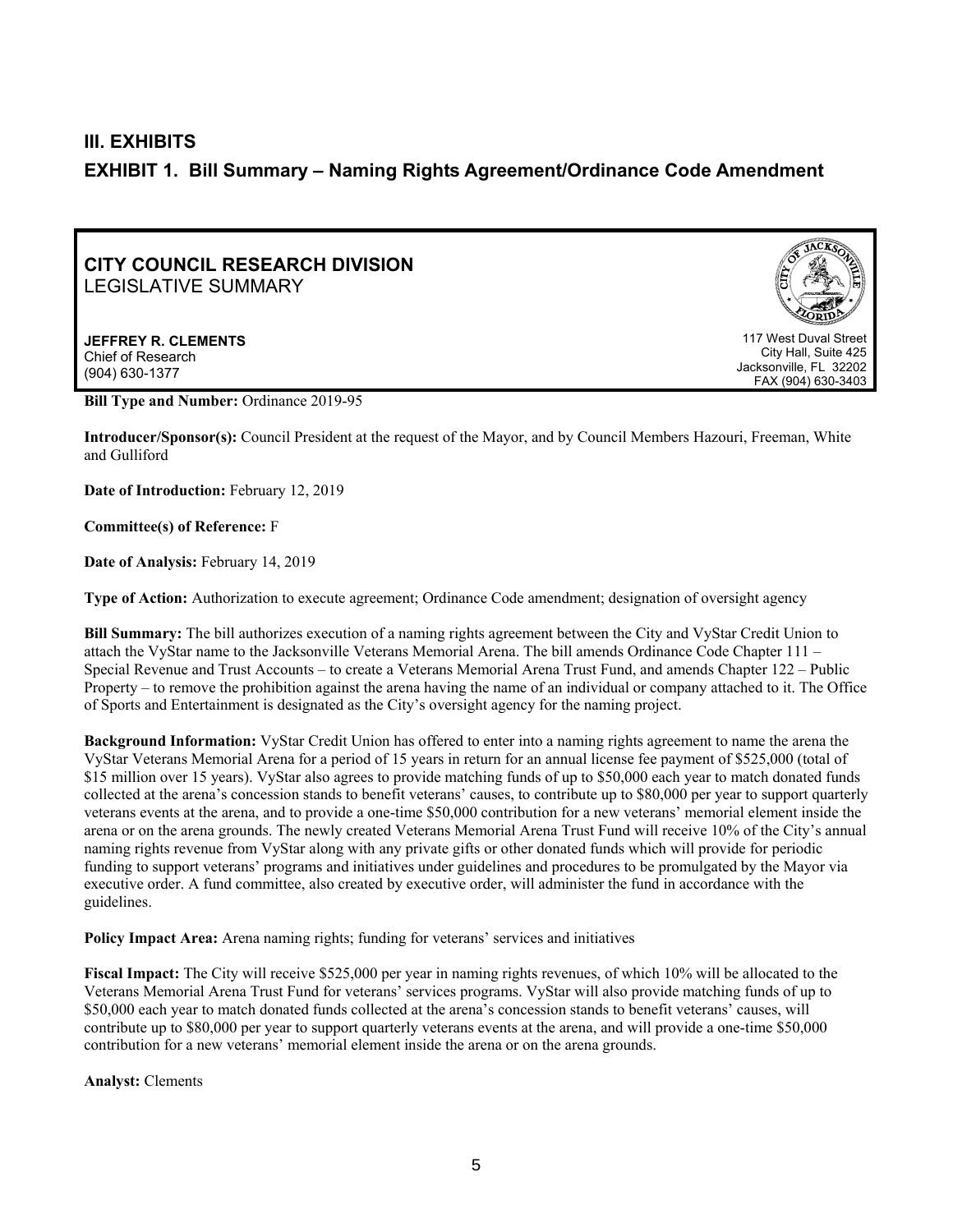### **EXHIBIT 2. Bill Summary – Polling Location Change**

### **CITY COUNCIL RESEARCH DIVISION**  LEGISLATIVE SUMMARY

**JEFFREY R. CLEMENTS**  Chief of Research (904) 630-1377



117 West Duval Street City Hall, Suite 425 Jacksonville, FL 32202 FAX (904) 630-3403

**Bill Type and Number:** Ordinance 2007-326

**Sponsor:** Council President at the request of the Supervisor of Elections

**Date of Introduction:** March 27, 2007

**Committee(s) of Reference:** R

**Date of Analysis:** March 30, 2007

**Type of Action:** Change of polling locations

**Bill Summary:** The bill approves a change in polling locations for 6 precincts as follows:

| Precinct<br>02R | From<br>FCCJ South – Wilson Center<br>11901 Beach Blvd.                             | To<br>New Covenant Ministries<br>2361 Cortez Road          |
|-----------------|-------------------------------------------------------------------------------------|------------------------------------------------------------|
| 03C             | FCCJ South – Wilson Center<br>11901 Beach Blvd.                                     | Beachwood Civic Center<br>11758 Marina Drive               |
| 03N             | Timberwood Trace Apts.<br>12250 Atlantic Blvd.                                      | JEA Ridenour Water Treatment Plant<br>1500 Kernan Blvd. N. |
| 04V             | Hilton Garden Inn<br>9745 Gate Parkway N.                                           | To be determined                                           |
| 13V             | Carver Community Center<br>$738.4$ <sup>th</sup> Avenue South<br>Jacksonville Beach | Pablo Hamlet<br>1600 Shetter Avenue<br>Jacksonville Beach  |
| 14L             | Fire Station #14<br>4242 Herschel Street                                            | St. Johns Presbyterian Church<br>4275 Herschel Street      |

**NOTE**: Location for relocated precinct 04V yet to be determined – will need amendment in committee.

**Background Information:** The Council, in its capacity as a county commission, is required to approve changes in polling locations within the county. These changes will be effective for the City general election in May.

**Policy Impact Area:** Election operations

**Fiscal Impact:** Minimal

**Analyst:** Clements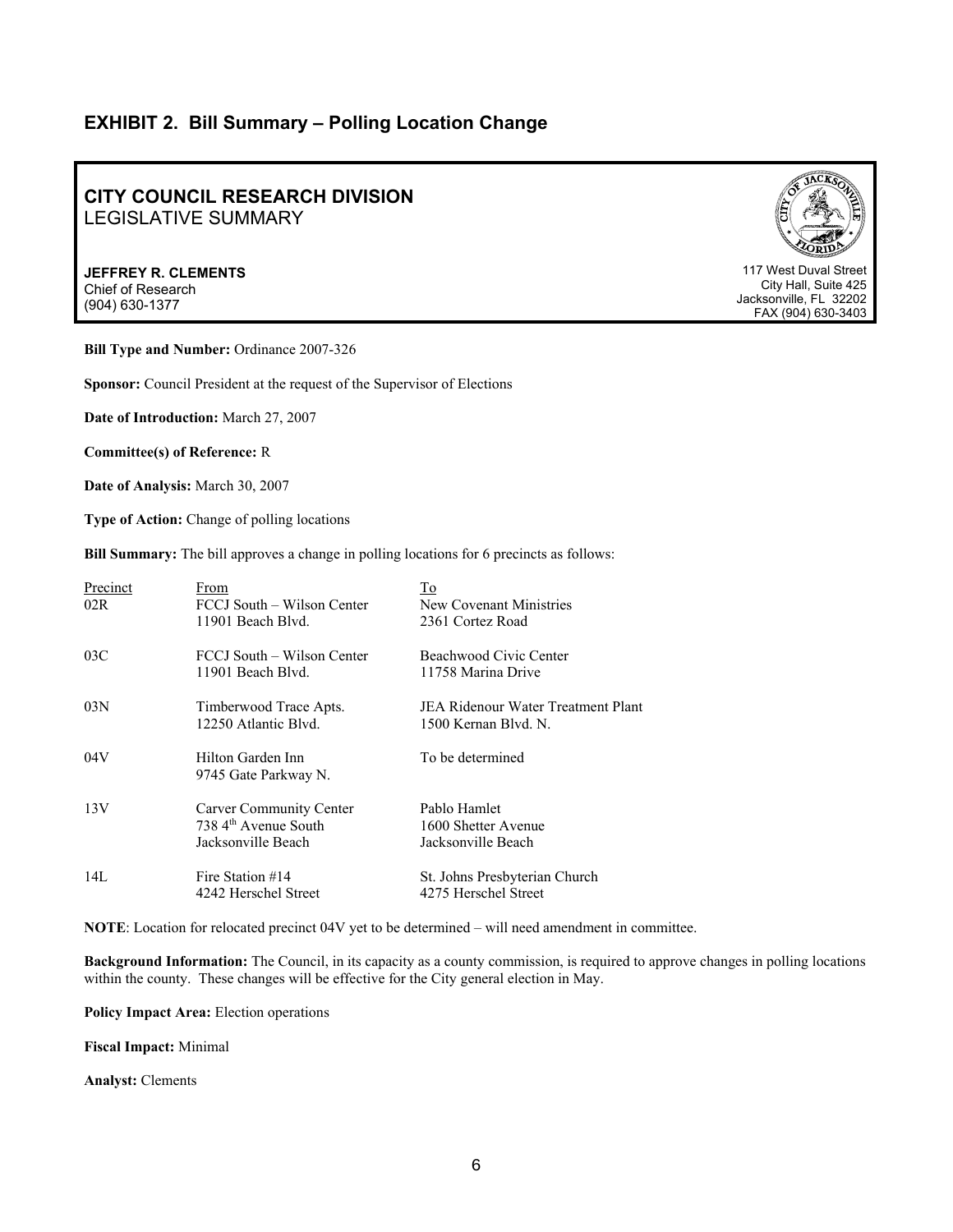### **EXHIBIT 3. Research – Boater Safety**

Page 1 of 2

 $\sqrt{2}$ 

 $\mathcal{A}$ 

 $\mathcal{F}_{\mathcal{A}}$ 

 $\lambda$ 



### OFFICE OF CITY COUNCIL **RESEARCH DIVISION**

JEFFREY R. CLEMENTS<br>CHIEF OF RESEARCH<br>(904) 630-1405 FAX (904) 630-3403 JEFFC@COJ.NET

SUITE 425, CITY HALL<br>117 W. DUVAL STREET<br>JACKSONVILLE, FLORIDA 32202

### MEMORANDUM:

DATE: August 5, 2002

The Jacksonville Waterways Commission TO: The Honorable Lake Ray, Chairman

| THROUGH:     | Jeff Clements, Chief of Research    |
|--------------|-------------------------------------|
| <b>FROM:</b> | John J. Jackson, Research Assistant |
| RE:          | <b>Boater Safety</b>                |

Pursuant to the Chairman's directive, I have compiled the data on marine units in various counties and have included the number of vessels (recreational and total) registered in 2001.

|                | <b>Marine Unit</b>                                                                                                           | <b>Recreational Vessels/Total</b> |
|----------------|------------------------------------------------------------------------------------------------------------------------------|-----------------------------------|
| <b>Broward</b> | 13 primary boats, 6 inflatables<br>1 sergeant, 9 deputies                                                                    | 45,603 47,984                     |
| Clay           | 3 patrol boats, 1 dive boat,<br>1 special boat (from Navy)<br>1 full-time officer, 2 part-time,<br>5 or 6 auxiliary officers | 11,481<br>11,710                  |
| Collier        | 1 patrol boat per officer,                                                                                                   | 21,485<br>22,495                  |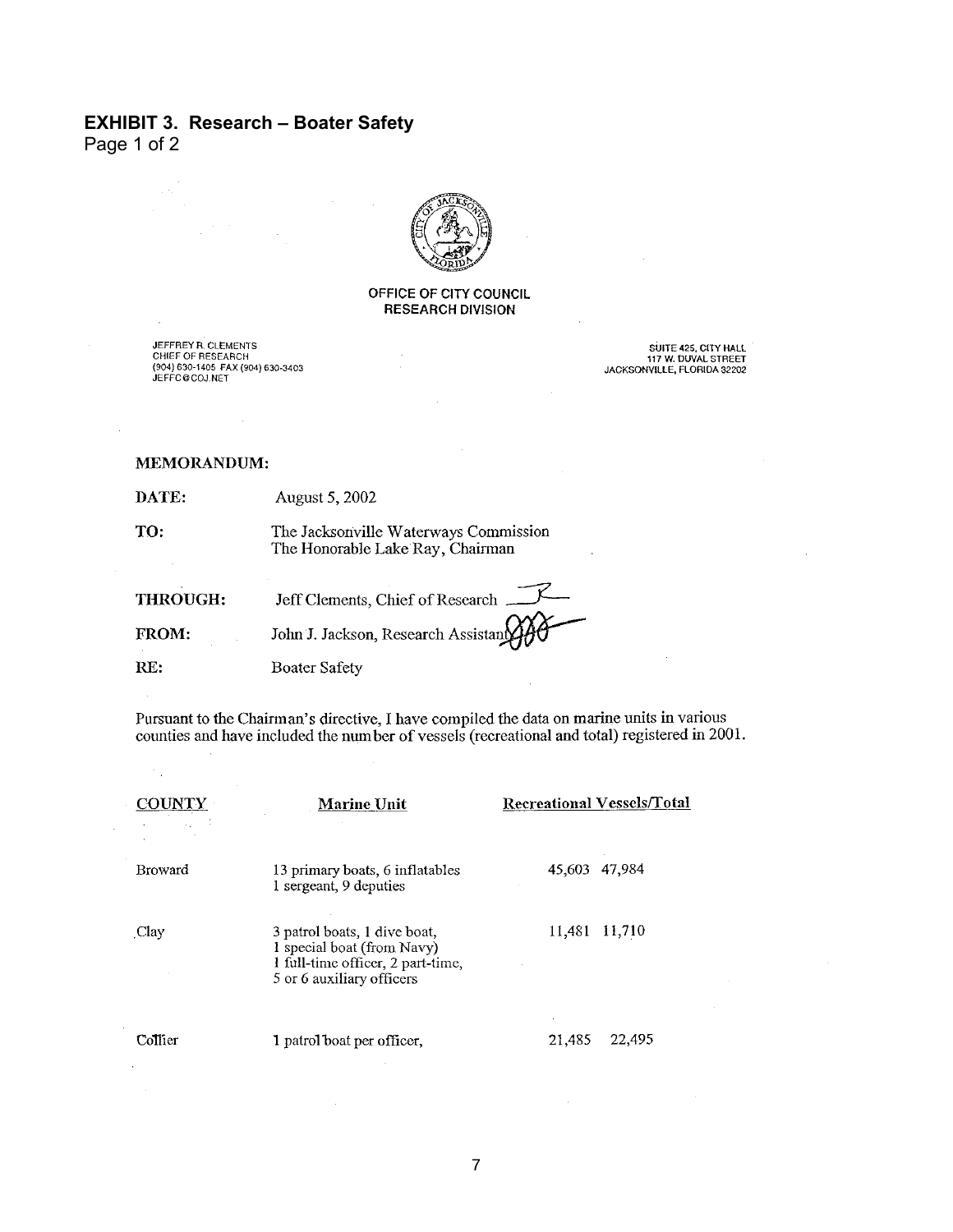### **EXHIBIT 3. Research – Boater Safety**

 $\sim 10^{-1}$ 

Page 2 of 2

Air boat, jet skis, John boat<br>7 officers

 $\hat{\boldsymbol{\beta}}$ 

 $\bar{z}$ 

 $\mathcal{L}^{\mathcal{L}}$ 

| Duval        | 2 boats<br>3 officers                                                                                                                     | 32,897 | 33,763 |
|--------------|-------------------------------------------------------------------------------------------------------------------------------------------|--------|--------|
| Hillsborough | 12 vessels (4 of which are jet skis)<br>13 officers                                                                                       | 44,449 | 45,853 |
| Lee          | 9 boats<br>4 full-time officers                                                                                                           | 41,918 | 43,652 |
| Miami-Dade   | 8 boats<br>14 officers                                                                                                                    | 54,991 | 57,848 |
| Orange       | 18 vessels (ski jets, patrol boats.<br>3 air boats; John boat, Zodiac<br>Inflatables, power boat, pontoon boat<br>Five full-time officers | 33,886 | 34,647 |
| Palm Beach   | four 31 ft boats, 1 rigid hull;<br>3 flat boats; 2 wave runners<br>1 sergeant & 13 officers.                                              | 40,700 | 42,292 |
| Seminole     | 3 boats, 2 air boats<br>1 sergeant & 2 range & water<br>deputies                                                                          | 18,561 | 18,984 |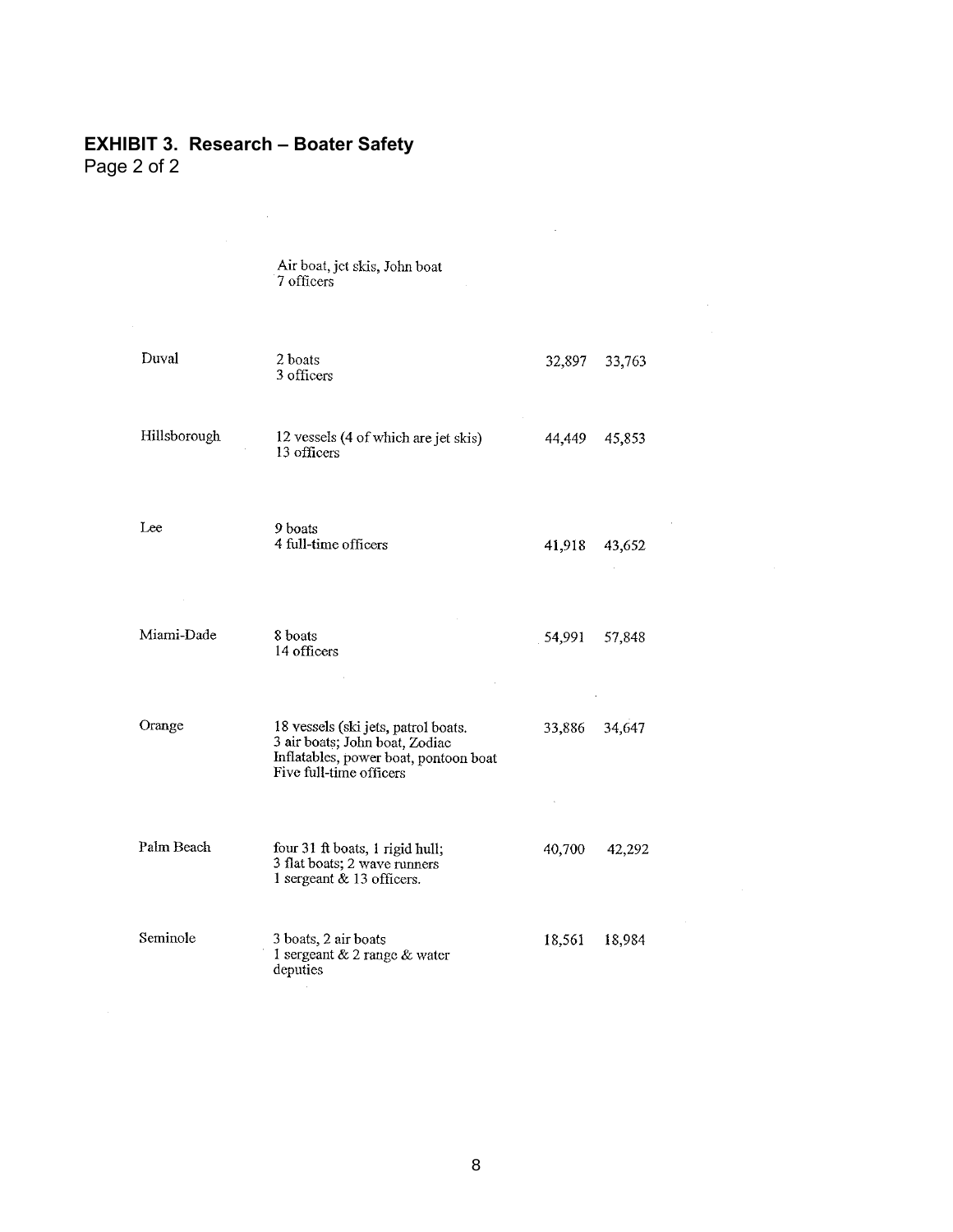### **EXHIBIT 4. Research – "Percent for the Arts" Funding**  Page 1 of 2



### **JACKSONVILLE CITY COUNCIL RESEARCH DIVISION**

JEFFREY R. CLEMENTS CHIEF OF RESEARCH<br>(904) 630-1405 FAX (904) 630-3403 JEFFC@COJ.NET

SUITE 425, CITY HALL 117 W. DUVAL STREET JACKSONVILLE FL 32202

### **MEMORANDUM**

- Council Member Elaine Brown TO:
- Jeff Clements, Chief of Research FR:
- RE: Percent for the Arts programs
- DATE: January 29, 2007

Per your request I have researched the "percent for the arts" ordinances and programs in a number of jurisdictions, looking particularly for any that may include requirements for public art contributions by private developers. I have located the following information:

### Public art required of private developments

- Vancouver, B.C.: the city requires that any private sector developments requiring rezoning for construction of greater than  $161,463$  sq. ft.  $(15,000 \text{ sq. meters})$  are required to choose one of three options to fulfill the city's public art requirement of expenditure of \$0.95 p.s.f.: a) the developer may commission a juried public art process via the city's Public Art Committee; b) the developer may pay 100% of the assessment to the city's Public Art Reserve fund; or c) the developer may use 60% of the assessment for on-site art and pay the remaining 40% to the Public Art Reserve.
- Coral Springs, FL: the city requires that all development, redevelopment or conversion greater than 12,500 sq. ft. in non-residential districts, mixed use districts, or multi-family districts greater than 1 acre shall participate in the Public Art Program. Owners may either purchase on-site artwork or make a contribution to the city's Public Art Fund at one of the following rates:
	- New construction: \$0.41 p.s.f. to the Public Art Fund or \$0.51 p.s.f. for on-site art; Remodeling or conversion: \$0.20 p.s.f. to the Public Art Fund or \$0.25 p.s.f. for on-site artwork.
- Brea, CA: requires that developments costing over \$1.5 million must provide 1% of their total value in outdoor sculpture for public display. Artwork is selected, funded, owned and maintained by the private developer.
- Tampa, FL: developers pulling city building permits for commercial structures are encouraged to commit 1% of construction or reconstruction costs (up to \$200,000) to the provision of on-site artwork or to donate an equal amount to the city's public art program; each building permit issued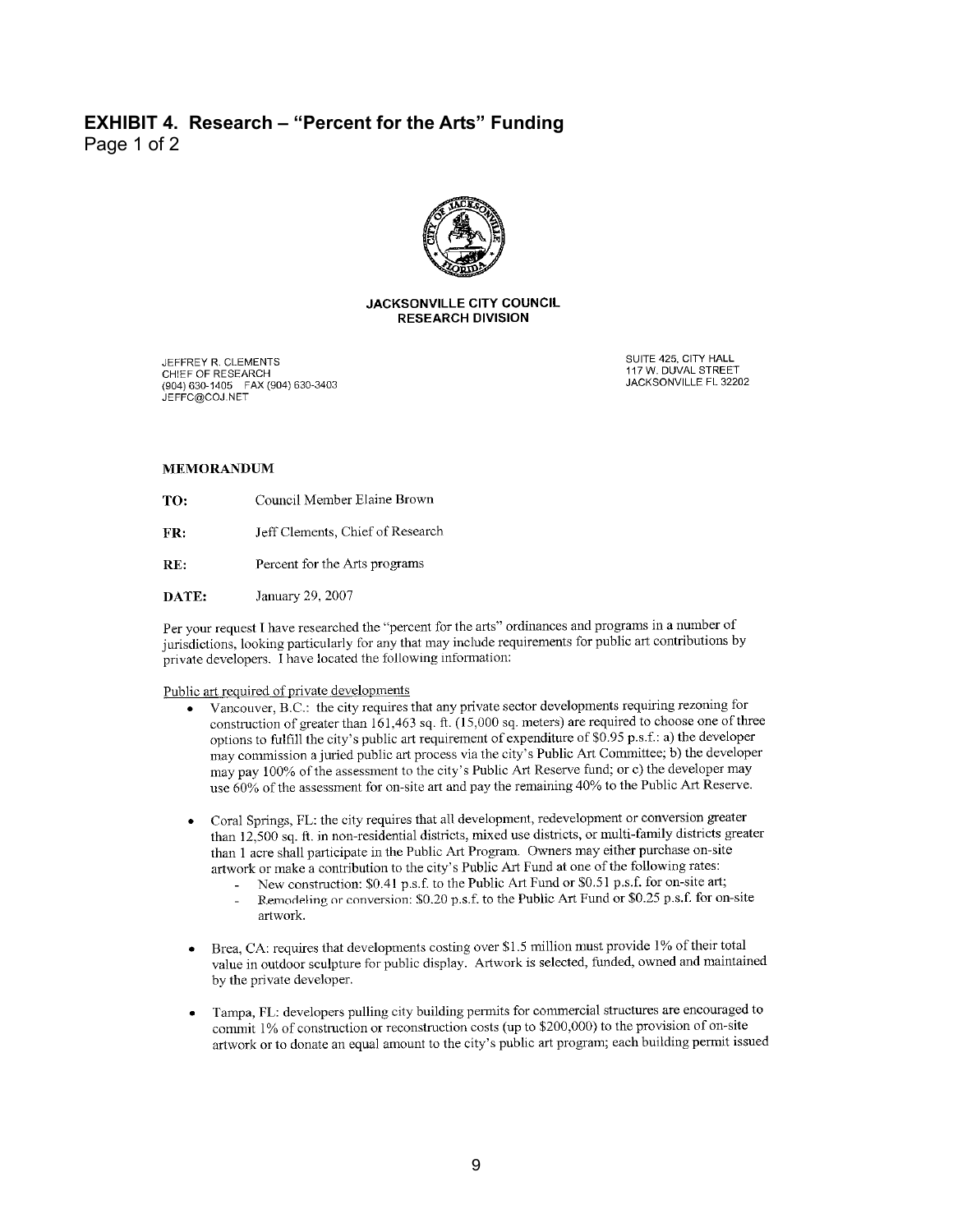### **EXHIBIT 4. Research – "Percent for the Arts" Funding**

Page 2 of 2

by the city shall note the developer/owner's participation or lack thereof in the public art program; any building permit issued for construction or reconstruction of a commercial structure shall be reported to the city's public art committee.

Percent for the Arts in public construction

- Austin, TX: appropriates 2% of the cost of public construction projects valued over \$100,000 for public art, including buildings, parking facilities, parks and parkland, street improvements (other than repair or reconstruction), streetscapes, bridges or water or wastewater treatment facilities (capped at \$300,000 for public art).
- Seattle, WA: allocates 1% of the cost of construction projects paid for in whole or in part by the city for public art, including construction or remodeling of any building, structure, park, utility, street, sidewalk, or parking facility. A court case limited the requirement that the city's utility make a public arts contribution using ratepayer's funds.
- Broward County, FL: allocates 2% of the total new construction budget for Broward County government facilities for commissioned artwork.
- St. Petersburg, FL: allocates 1% of the first \$2.5 million and 0.5% of the next \$5 million of the cost of public works projects costing over \$300,000 to public art acquisition; eligible projects include construction, rehabilitation, renovation, remodeling or improvement any facility, which shall include but not be limited to any building, structure, park or parking facility, or any portion thereof, within the limits of the City. It shall not include street, alley, sidewalk or sewer projects conceived and executed as projects independent of any other projects which may qualify as a public works project. It does not include any stormwater management projects or any portion of a water or storm sewer project that is built below ground level.
- Volusia County, FL: allocates 0.5% of the total new construction budget for county buildings for commissioned artwork.
- Albuquerque, NM: allocates 1% of capital projects budgets funded via general obligation bond to public art; allocates 1% of revenue bonds for construction to public art if such art allocation is included in the bond authorization ordinance.
- Delray Beach, FL: allocates 1.5% of the cost of capital improvements (excluding underground utilities) for incorporation of public art into the project; the same 1.5% allocation is made from projects under \$200,000 into a pool for the creation of art projects independent of specific projects.
- Orlando. FL: allocates 1% of the first \$50 million of the cost of capital projects for public art. including building construction and remodeling, decorative or commemorative structures, parks, parking facilities or beautification projects.
- Portland, OR: allocates 2% of the cost of construction, rehabilitation, remodeling, improvement or purchase for public use of any building, structure, park, public utility, street, sidewalk or parking facility to public art; improvement projects that are developed privately and leased back to the city are subject to the public art assessment.
- Houston, TX; allocates 1.75% of the cost of capital improvements for civic art.
- Chicago, IL: allocates 1.33% of the cost of construction or renovation of public buildings and of outdoor site improvements on sites designated as eligible for public art by the Public Art Committee for public art installation.

I hope this provides you with sufficient information about the range of "percent for the arts" programs that exist. If you have any questions or need additional information, please feel free to call on me.

**JRC**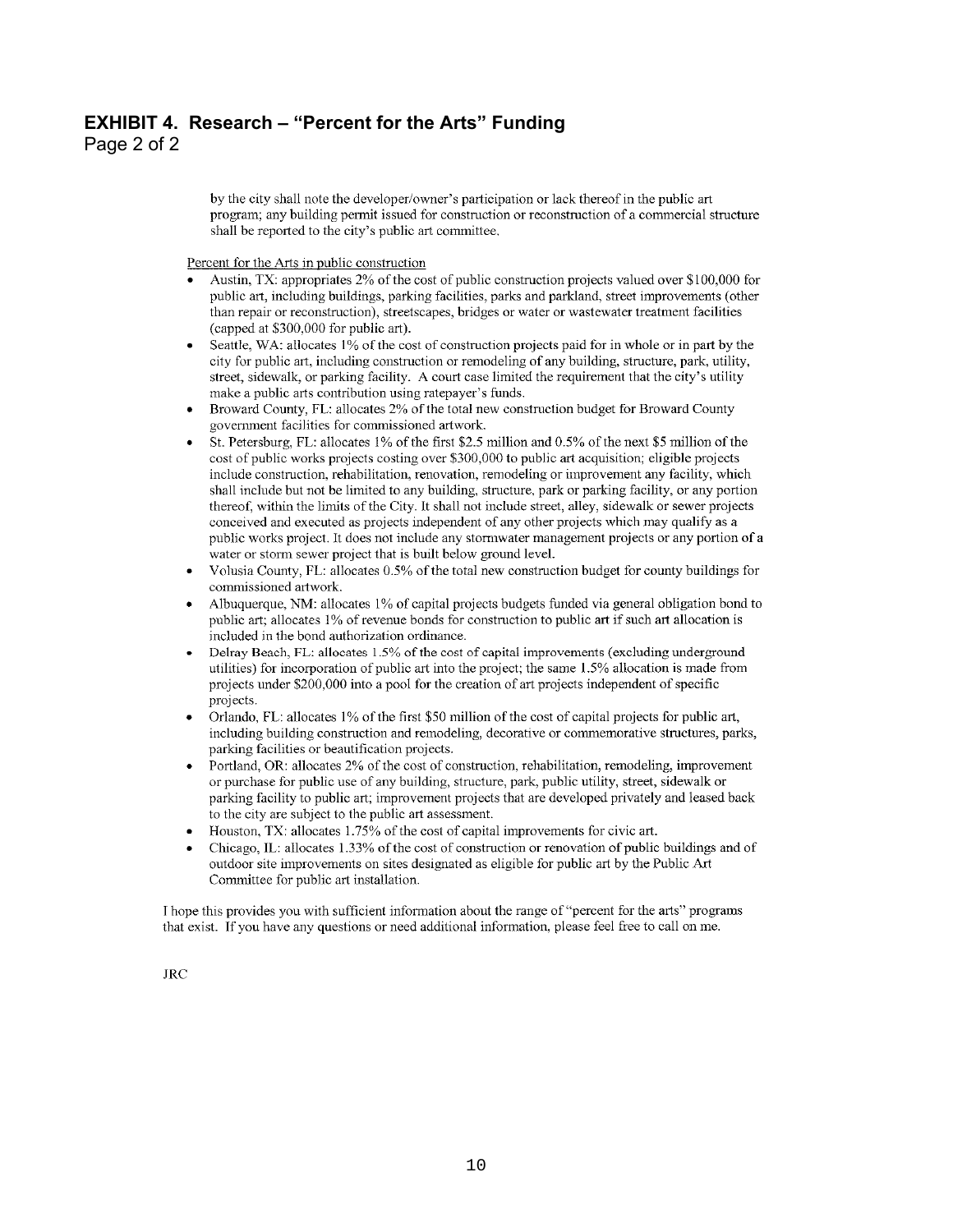### **EXHIBIT 5. Research – Short Term Rental Regulatory Ordinances**  Page 1 of 7

| Categories of short      | Asheville - Homestay, Bed and Breakfast Inn, Short-Term Vacation Rental               |
|--------------------------|---------------------------------------------------------------------------------------|
| term rentals             | <b>Savannah</b> - Short Term Vacation Rental                                          |
|                          | <b>Denver</b> - Short Term Rental                                                     |
|                          | <b>Orlando - Owner Occupied Home Sharing</b>                                          |
|                          | New Orleans - Accessory Short Term Rental, Temporary Short Term Rental,               |
|                          | <b>Commercial Short Term Rental</b>                                                   |
|                          | Fairfax County VA - Short Term Lodging (STL), Bed and Breakfast                       |
|                          | Charleston - Short Term Rental (STR) - Residential; STR - Commercial; Bed             |
|                          | and Breakfast                                                                         |
| Is a business license    | Asheville - homestay permit required, \$208 zoning application and technology         |
| required? If so, what is | fee required; annual renewal required                                                 |
| the fee?                 | Savannah - business tax certificate required; annual renewal required; \$300          |
|                          | fee for initial STR certificate application, \$150 annual renewal fee                 |
|                          | <b>Denver</b> – business license, lodger's tax license and occupational privilege tax |
|                          | required; business license fee for STRs is \$25/year; lodger's license application    |
|                          | fee is \$50 every 2 years, lodger's tax is 10.75% of rental fee; occupational         |
|                          | privilege tax (due if an owner generates more than \$500 per month in revenue         |
|                          | from operation of a business) is \$4 per month.                                       |
|                          | Orlando - home sharing registration required, \$275 first year, \$100 annually        |
|                          | thereafter if owner-occupied, \$125 if non-owner-occupied                             |
|                          | New Orleans - STR license required; Accessory STR - \$200/year; Temporary             |
|                          | STR - \$50/year for homesteaded property, \$150 for non-homesteaded;                  |
|                          | Commercial STR - \$500/year                                                           |
|                          | Fairfax County VA - STL permit required, \$200 application fee, expires after 2       |
|                          | years. If gross receipts exceed \$10,000 per calendar year, a Business                |
|                          | Professional and Occupational License (BPOL) is required.                             |
|                          | <b>Charleston</b> – STR permit and business license required, renewable annually.     |
|                          | Business license fee - \$64 base fee plus \$3.90 per additional \$1,000 of            |
|                          | expected income. Zoning and application review fee - \$200.                           |
| Is owner required to be  | Asheville - A homestay operation must be managed by a full-time resident of           |
| present during the       | the property for whom that is their primary residence; must be present                |
| rental?                  | throughout a lodger's stay except during normal activities such as going to work      |
|                          | or school, shopping, etc. (may not be out of town, on vacation, etc.)                 |
|                          | <b>Denver</b> – no, but host must leave the renter a welcome packet that includes     |
|                          | contact information and instructions on city services                                 |
|                          | <b>Orlando</b> – yes, must be the host's primary residence and host must be present   |
|                          | during rental                                                                         |
|                          | New Orleans - Accessory Short Term Rental must be the host's primary                  |
|                          | residence and host must be present during rental; Temporary Short Term                |
|                          | Rental - owner not required to be present; Commercial Short Term Rental -             |
|                          | owner not required to be present                                                      |
|                          | Fairfax County VA - an STL operator must be a permanent resident of the               |
|                          | property hosting the STL, either as owner or a tenant with the written                |
|                          | permission of the owner to operate the property as an STL.                            |
|                          | <b>Charleston</b> - While the host does not have to be present for the complete       |
|                          | duration of their guests' stay, they must be "generally available" and sleep          |
|                          | overnight at the property whenever it is being rented.                                |

### **SHORT TERM RENTAL REGULATORY ORDINANCES**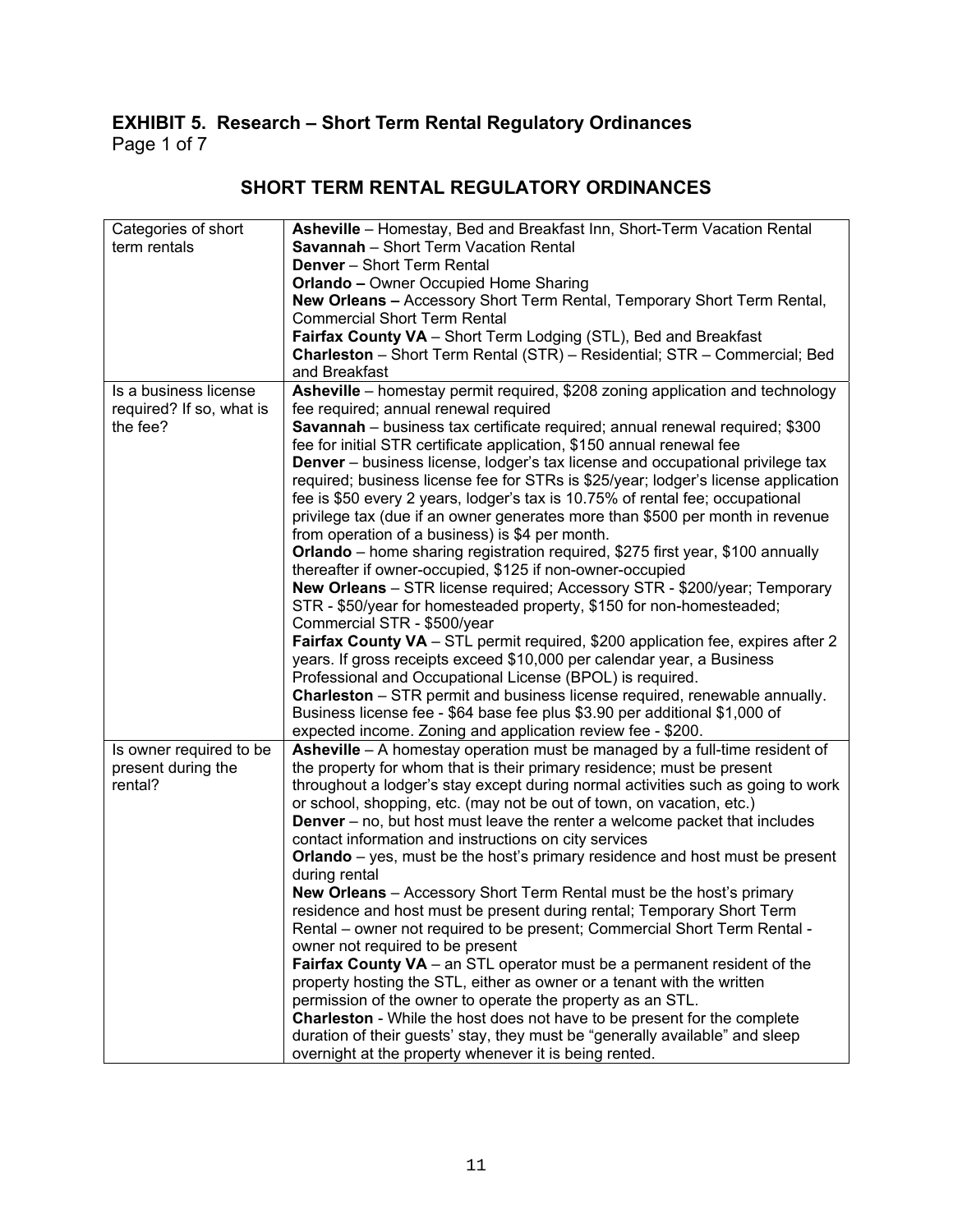### **EXHIBIT 5. Research – Short Term Rental Regulatory Ordinances**  Page 2 of 7

| Is designation of a local | <b>Savannah</b> – yes, with 24 hour contact information                            |
|---------------------------|------------------------------------------------------------------------------------|
| property representative   | Denver - no                                                                        |
| required?                 | <b>New Orleans</b> – yes for Temporary Short Term Rentals; all STR applications    |
|                           | require name and physical address of a natural person in Orleans Parish            |
|                           | upon whom service of notices may be made.                                          |
|                           | Fairfax County VA - yes                                                            |
| Limits on maximum         | <b>Asheville</b> – limit by number of rooms rented (homestay $-2$ guest rooms,     |
| occupancy?                | short term rental - 6 guest rooms), not number of persons                          |
|                           | <b>Savannah</b> – the number of occupants shall not exceed 4 adults in dwellings   |
|                           |                                                                                    |
|                           | with up to 2 bedrooms or more than 2 adults per bedroom in homes with 3 or         |
|                           | more bedrooms                                                                      |
|                           | <b>Denver</b> – no specific limit on number of guests, but since STRs are an       |
|                           | accessory to primary residential use, the overall character of the property        |
|                           | must remain residential; only one rental contract may be in effect at a time in    |
|                           | any STR (multiple contracts with separate parties prohibited)                      |
|                           | <b>Orlando</b> – maximum 2 people per room, no more than 4 non-family members      |
|                           | in an STR at one time; only one rental contract permitted at a time                |
|                           | <b>New Orleans</b> - Accessory Short Term Rental - limited to 3 bedrooms           |
|                           | (excluding the owner's bedroom) and 6 guests maximum; Temporary Short              |
|                           | Term Rental – limited to 2 guests per bedroom or a total of 10 guests,             |
|                           | whichever is less; Commercial Short Term Rental - limited to 5 bedrooms and        |
|                           |                                                                                    |
|                           | 10 guests                                                                          |
|                           | Fairfax County VA - maximum 6 adults per night, with no limit on number of         |
|                           | children associated with those adults                                              |
|                           | <b>Charleston</b> – maximum of 4 adults                                            |
| Are there restrictions on | Asheville - no activities other than lodging may be provided                       |
| use (i.e. no weddings,    | <b>Denver</b> – residential use only; commercial events such as parties or         |
| receptions, events)?      | weddings are prohibited                                                            |
|                           | <b>New Orleans</b> – use for commercial or social events prohibited; STRs cannot   |
|                           | interfere with the residential character of neighborhoods by generating noise,     |
|                           | glare, odors or other conditions that unreasonably interfere with any person's     |
|                           | enjoyment of their residence                                                       |
|                           | Fairfax County VA - events and commercial activities such as weddings,             |
|                           | luncheons, banquets, parties, wedding, meetings, fund raising, or advertising      |
|                           | activities and any other gathering of persons other than authorized lodgers,       |
|                           | whether for direct or indirect compensation are prohibited in association with     |
|                           | any STL operation                                                                  |
|                           |                                                                                    |
| Parking requirements?     | Asheville – no additional off-street parking is required for a homestay            |
|                           | <b>Savannah</b> – STRs with 4 or more bedrooms require a parking plan be           |
|                           | submitted to the city                                                              |
|                           | Fairfax County VA - application to operate a STL must include identification       |
|                           | of the location of one designated parking space available for lodgers, which       |
|                           | the Operator has the authority to reserve for STL purposes.                        |
|                           | <b>Charleston</b> - property must contain a third parking space for the additional |
|                           |                                                                                    |
|                           | STR use in addition to the 2 required for each residential unit. If the property   |
|                           | contains multiple Dwelling Units, each must have adequate legal parking in         |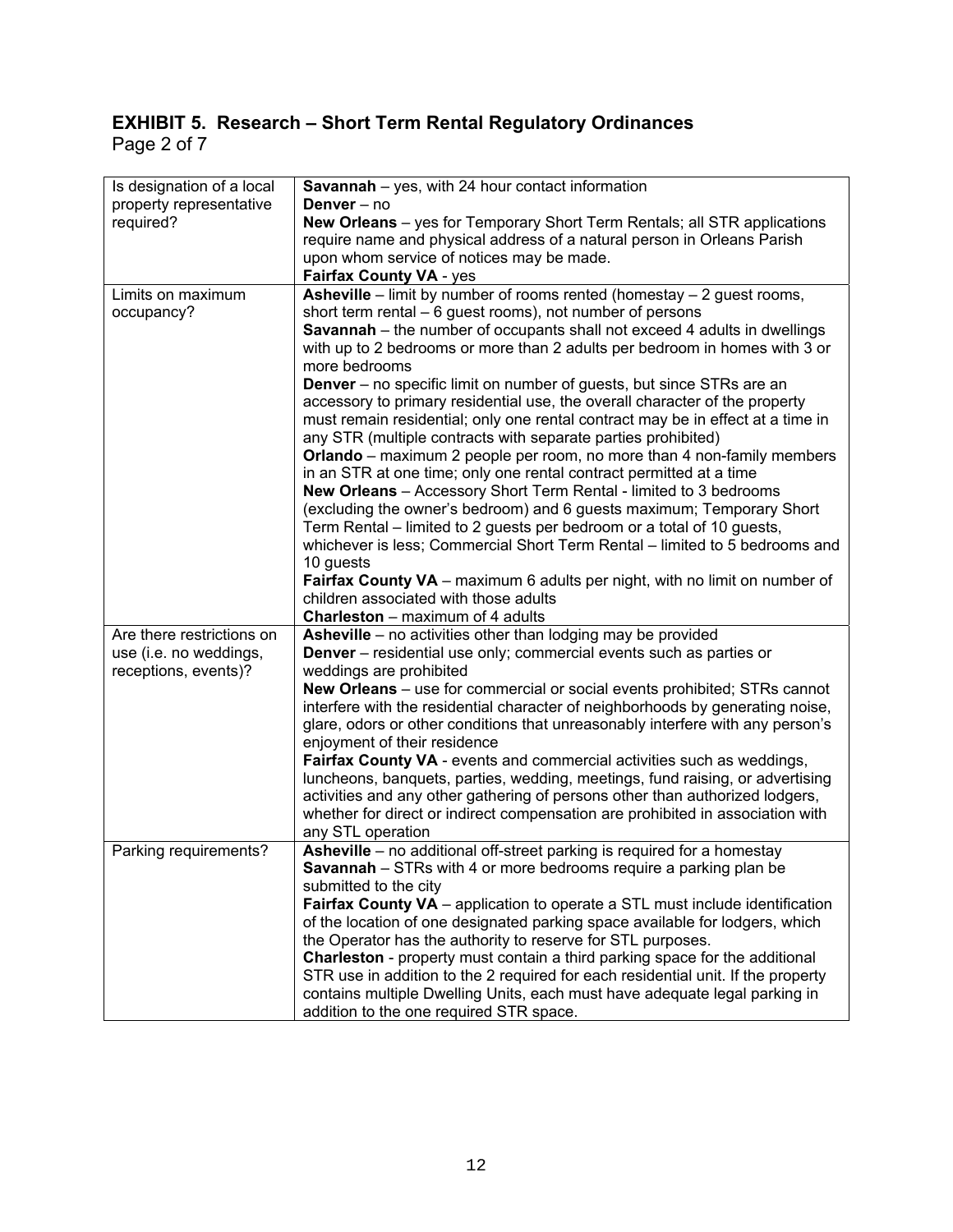### **EXHIBIT 5. Research – Short Term Rental Regulatory Ordinances**  Page 3 of 7

| Limitations on signage?              | <b>Asheville</b> – no signage allowed for homestays<br><b>Denver</b> – only 1 non-animated, non-illuminated sign is allowed on the property<br>identifying it as a STR |
|--------------------------------------|------------------------------------------------------------------------------------------------------------------------------------------------------------------------|
|                                      | New Orleans - city-issued STR placard must be prominently displayed on the                                                                                             |
|                                      | front façade of the building clearly visible from the street during all periods of<br>occupancy, no other signage is permitted.                                        |
|                                      | <b>Charleston</b> - signage prohibited                                                                                                                                 |
| Insurance requirements               | Asheville – homestay operator must maintain liability insurance on the                                                                                                 |
|                                      | property which covers the homestay use and homestay guests<br><b>Savannah</b> – insurance required that acknowledges that the premises are                             |
|                                      | used as an STR                                                                                                                                                         |
|                                      | <b>Denver</b> – liability insurance to cover bodily and property damage required in                                                                                    |
|                                      | an amount not less than \$1 million, or use of hosting platform insurance of at<br>least that amount                                                                   |
|                                      | New Orleans - liability insurance of \$500,000 or more required                                                                                                        |
|                                      | Charleston – general liability insurance in an amount of \$1 million or more per                                                                                       |
|                                      | occurrence required                                                                                                                                                    |
| Required annual<br>inspections (fire | <b>Asheville</b> – annual city inspection required for compliance with the homestay<br>ordinance; homestay area of the structure must comply with all current and      |
| marshal, property                    | applicable building codes.                                                                                                                                             |
| safety)?                             | <b>Savannah</b> – city permits/inspections required for any building improvement                                                                                       |
|                                      | required for initial STR applications; premises must be inspected by the owner<br>on a regular basis to ensure compliance with all applicable zoning, building,        |
|                                      | health and life safety codes.                                                                                                                                          |
|                                      | Denver - owner must certify that their STR has fire extinguisher, carbon                                                                                               |
|                                      | monoxide detector, smoke alarm, and liability insurance to cover bodily and                                                                                            |
|                                      | property damage.                                                                                                                                                       |
|                                      | <b>New Orleans</b> – owner must certify that the property has working smoke<br>detectors in every bedroom, outside of sleeping area, and on all floors and a           |
|                                      | properly working, charged fire extinguisher; emergency contact information                                                                                             |
|                                      | and fire exits and escape routes must be posted prominently; property must                                                                                             |
|                                      | be in compliance with city's minimum property maintenance, building,                                                                                                   |
|                                      | electrical, mechanical and plumbing codes.<br>Fairfax County VA - inspections are not required prior to issuance of the                                                |
|                                      | permit. However, the home used for STL must be open, upon request, for                                                                                                 |
|                                      | inspection by County personnel during reasonable hours. STR operators are                                                                                              |
|                                      | responsible to ensure that any areas used for STL provides the following                                                                                               |
|                                      | minimum life safety features: a working multi-purpose fire extinguisher,                                                                                               |
|                                      | interconnected smoke detectors, carbon monoxide detectors (when required                                                                                               |
|                                      | for a fireplace or gas service), and a plan posted inside the door of each<br>sleeping room showing the exit pathway from the sleeping room used for STL               |
|                                      | to the nearest exit from the dwelling or mobile home.                                                                                                                  |
|                                      | <b>Charleston</b> – Initial fire inspection and plan review - \$40 base inspection fee,                                                                                |
|                                      | \$32.21 plan review fee, plus \$32.61 per number of floors in the unit being                                                                                           |
|                                      | inspected. On an annual basis the zoning administrator shall determine                                                                                                 |
|                                      | whether each STR use permitted under this section remains in compliance<br>with all the terms of this chapter, and shall initiate such enforcement                     |
|                                      | procedures as may be appropriate. All operators of STR uses permitted under                                                                                            |
|                                      | this Section shall cooperate fully with the zoning administrator and his                                                                                               |
|                                      | designees, including, but not limited to, providing pertinent information upon                                                                                         |
|                                      | request and affording access to that portion of the property which is used for                                                                                         |
|                                      | the STR use for reasonable site inspections                                                                                                                            |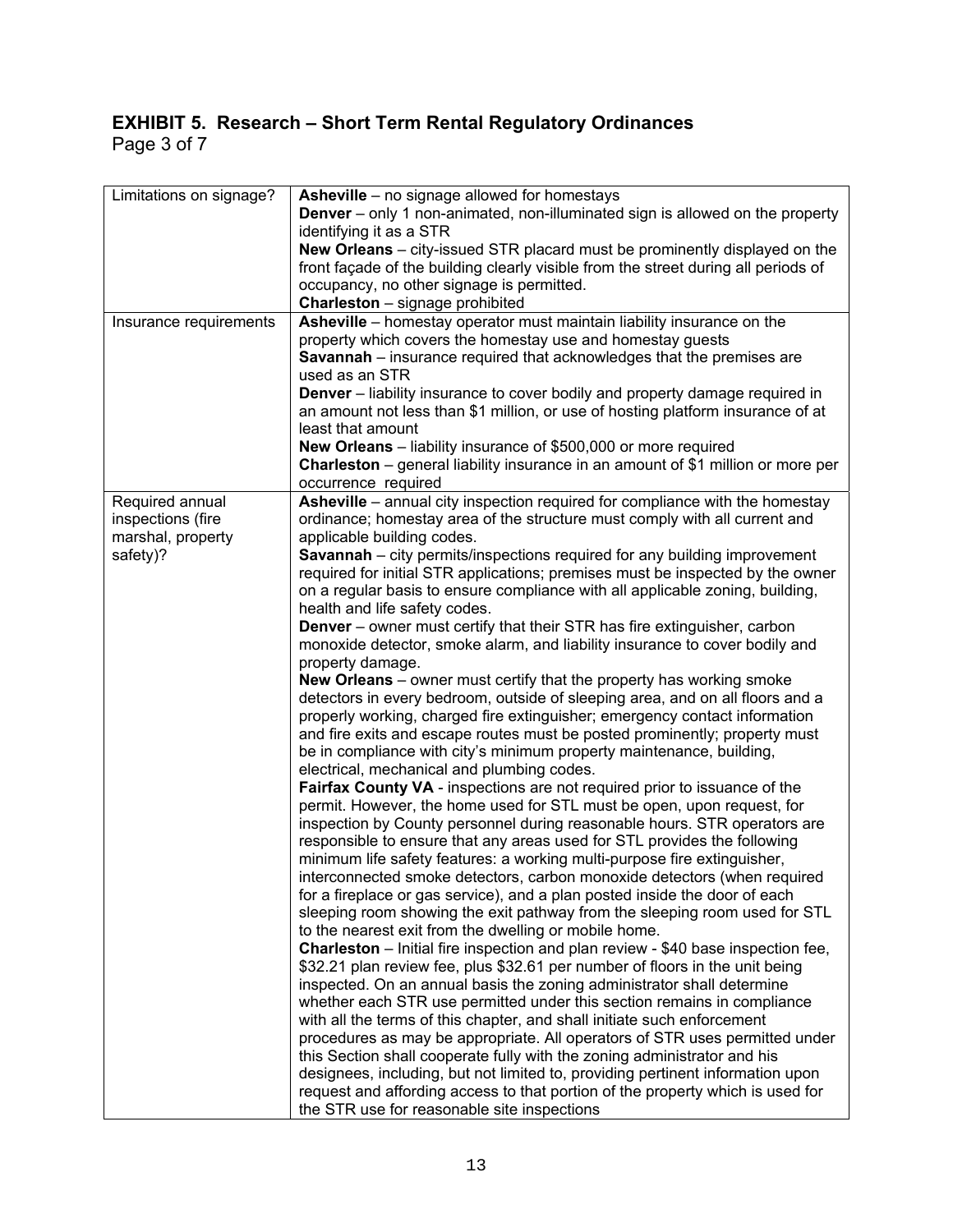### **EXHIBIT 5. Research – Short Term Rental Regulatory Ordinances**  Page 4 of 7

| Process for revocation of<br>permit/ license?        | <b>Savannah</b> – if a property owner has accumulated 3 code violations for a<br>particular property within 12 consecutive months, the city shall revoke any<br>pending certificates and reject all applications for the subject premises for a<br>period of 12 consecutive months. If a property owner has been cited and<br>found to be in violation of any zoning, building, health or life safety code<br>provision, the owner must demonstrate compliance with the applicable code<br>prior to being eligible to receive an STR certificate. Citations for violations may<br>be heard by a short-term vacation rental staff board (full-time city employees<br>appointed by the city manager and representing revenue, zoning, tourism and<br>the police department), or by the county Recorder's Court. Appeals may be<br>made to the City Manager. STR certificates automatically expire after 1 year if<br>not timely renewed.<br><b>Denver</b> - The Director of Excise and Licenses may enter a summary<br>suspension order for the immediate suspension of any STR license pending<br>further investigation through a show-cause hearing which could lead to<br>revocation of the STR license.<br><b>Orlando</b> – violation of any standards, requirements, conditions, code or law<br>will result in revocation of the required registration for home sharing<br>Fairfax County VA - STR Permit may be revoked by the Zoning<br>Administrator for failure to comply with the new STL regulations.<br><b>Charleston</b> $-$ A violation of the chapter is a misdemeanor punishable by a<br>find and/or incarceration. Each day of violation constitutes a separate offense.<br>Any violation of the chapter entitles the zoning administrator to revoke the<br>STR or Bed and Breakfast permit |
|------------------------------------------------------|------------------------------------------------------------------------------------------------------------------------------------------------------------------------------------------------------------------------------------------------------------------------------------------------------------------------------------------------------------------------------------------------------------------------------------------------------------------------------------------------------------------------------------------------------------------------------------------------------------------------------------------------------------------------------------------------------------------------------------------------------------------------------------------------------------------------------------------------------------------------------------------------------------------------------------------------------------------------------------------------------------------------------------------------------------------------------------------------------------------------------------------------------------------------------------------------------------------------------------------------------------------------------------------------------------------------------------------------------------------------------------------------------------------------------------------------------------------------------------------------------------------------------------------------------------------------------------------------------------------------------------------------------------------------------------------------------------------------------------------------------------------------------------------------------------|
| Zoning limitations on                                | Asheville - Short term rentals (not homestays) are not a permitted use by                                                                                                                                                                                                                                                                                                                                                                                                                                                                                                                                                                                                                                                                                                                                                                                                                                                                                                                                                                                                                                                                                                                                                                                                                                                                                                                                                                                                                                                                                                                                                                                                                                                                                                                                  |
| areas where they are                                 | right in any zoning district except resort districts; conditional zoning                                                                                                                                                                                                                                                                                                                                                                                                                                                                                                                                                                                                                                                                                                                                                                                                                                                                                                                                                                                                                                                                                                                                                                                                                                                                                                                                                                                                                                                                                                                                                                                                                                                                                                                                   |
| allowed? (single-family,<br>multi-family, commercial | permission is required. Homestays are permitted in residential zoning<br>categories.                                                                                                                                                                                                                                                                                                                                                                                                                                                                                                                                                                                                                                                                                                                                                                                                                                                                                                                                                                                                                                                                                                                                                                                                                                                                                                                                                                                                                                                                                                                                                                                                                                                                                                                       |
| areas)?                                              | <b>Savannah</b> – STRs permitted in the Historic District in RIP, RIP-A, RIP – A-                                                                                                                                                                                                                                                                                                                                                                                                                                                                                                                                                                                                                                                                                                                                                                                                                                                                                                                                                                                                                                                                                                                                                                                                                                                                                                                                                                                                                                                                                                                                                                                                                                                                                                                          |
|                                                      | 1, RIP-B, RIP-B-1, RIP-C, RIP-D and R-D; in business and industrial zones,                                                                                                                                                                                                                                                                                                                                                                                                                                                                                                                                                                                                                                                                                                                                                                                                                                                                                                                                                                                                                                                                                                                                                                                                                                                                                                                                                                                                                                                                                                                                                                                                                                                                                                                                 |
|                                                      | STRs are permitted in B-H, B-C, BC-1, B-B, R-B-C and RB-C-1 zones; in the<br>Victorian District STRs are permitted in the Victorian District and Mid-City<br>District.                                                                                                                                                                                                                                                                                                                                                                                                                                                                                                                                                                                                                                                                                                                                                                                                                                                                                                                                                                                                                                                                                                                                                                                                                                                                                                                                                                                                                                                                                                                                                                                                                                     |
|                                                      | <b>Denver</b> – STRs allowed as an accessory use to a primary residence                                                                                                                                                                                                                                                                                                                                                                                                                                                                                                                                                                                                                                                                                                                                                                                                                                                                                                                                                                                                                                                                                                                                                                                                                                                                                                                                                                                                                                                                                                                                                                                                                                                                                                                                    |
|                                                      | wherever residences are allowed (residential and some mixed-use                                                                                                                                                                                                                                                                                                                                                                                                                                                                                                                                                                                                                                                                                                                                                                                                                                                                                                                                                                                                                                                                                                                                                                                                                                                                                                                                                                                                                                                                                                                                                                                                                                                                                                                                            |
|                                                      | commercial districts); private homeowner associations may prohibit STRs;                                                                                                                                                                                                                                                                                                                                                                                                                                                                                                                                                                                                                                                                                                                                                                                                                                                                                                                                                                                                                                                                                                                                                                                                                                                                                                                                                                                                                                                                                                                                                                                                                                                                                                                                   |
|                                                      | non-primary residence rentals are categorized as Lodging Facilities and                                                                                                                                                                                                                                                                                                                                                                                                                                                                                                                                                                                                                                                                                                                                                                                                                                                                                                                                                                                                                                                                                                                                                                                                                                                                                                                                                                                                                                                                                                                                                                                                                                                                                                                                    |
|                                                      | require a Zone Use Permit based on the zoning category                                                                                                                                                                                                                                                                                                                                                                                                                                                                                                                                                                                                                                                                                                                                                                                                                                                                                                                                                                                                                                                                                                                                                                                                                                                                                                                                                                                                                                                                                                                                                                                                                                                                                                                                                     |
|                                                      | <b>Orlando</b> – residential zoning required; the home-sharing portion of the<br>residence must be designated as an accessory use; if located in a                                                                                                                                                                                                                                                                                                                                                                                                                                                                                                                                                                                                                                                                                                                                                                                                                                                                                                                                                                                                                                                                                                                                                                                                                                                                                                                                                                                                                                                                                                                                                                                                                                                         |
|                                                      | neighborhood with an HOA, permission from the HOA must be provided at                                                                                                                                                                                                                                                                                                                                                                                                                                                                                                                                                                                                                                                                                                                                                                                                                                                                                                                                                                                                                                                                                                                                                                                                                                                                                                                                                                                                                                                                                                                                                                                                                                                                                                                                      |
|                                                      | time of registration                                                                                                                                                                                                                                                                                                                                                                                                                                                                                                                                                                                                                                                                                                                                                                                                                                                                                                                                                                                                                                                                                                                                                                                                                                                                                                                                                                                                                                                                                                                                                                                                                                                                                                                                                                                       |
|                                                      | <b>New Orleans</b> – STRs prohibited in the French Quarter; Accessory STRs                                                                                                                                                                                                                                                                                                                                                                                                                                                                                                                                                                                                                                                                                                                                                                                                                                                                                                                                                                                                                                                                                                                                                                                                                                                                                                                                                                                                                                                                                                                                                                                                                                                                                                                                 |
|                                                      | permitted in almost all districts. New Orleans City Council passed an                                                                                                                                                                                                                                                                                                                                                                                                                                                                                                                                                                                                                                                                                                                                                                                                                                                                                                                                                                                                                                                                                                                                                                                                                                                                                                                                                                                                                                                                                                                                                                                                                                                                                                                                      |
|                                                      | ordinance in May 2018 prohibiting issuance of new and renewal Temporary                                                                                                                                                                                                                                                                                                                                                                                                                                                                                                                                                                                                                                                                                                                                                                                                                                                                                                                                                                                                                                                                                                                                                                                                                                                                                                                                                                                                                                                                                                                                                                                                                                                                                                                                    |
|                                                      | License applications in this district, as well as issuance of new Commercial                                                                                                                                                                                                                                                                                                                                                                                                                                                                                                                                                                                                                                                                                                                                                                                                                                                                                                                                                                                                                                                                                                                                                                                                                                                                                                                                                                                                                                                                                                                                                                                                                                                                                                                               |
|                                                      | STR licenses for STR use on the first floor of a multi-story building that can or<br>may contain residential uses on subsequent floors.                                                                                                                                                                                                                                                                                                                                                                                                                                                                                                                                                                                                                                                                                                                                                                                                                                                                                                                                                                                                                                                                                                                                                                                                                                                                                                                                                                                                                                                                                                                                                                                                                                                                    |
|                                                      | <b>Fairfax County VA</b> - STRs permitted as an accessory use in all zoning                                                                                                                                                                                                                                                                                                                                                                                                                                                                                                                                                                                                                                                                                                                                                                                                                                                                                                                                                                                                                                                                                                                                                                                                                                                                                                                                                                                                                                                                                                                                                                                                                                                                                                                                |
|                                                      | district that permit residential uses, and in all types of dwellings i.e. single-                                                                                                                                                                                                                                                                                                                                                                                                                                                                                                                                                                                                                                                                                                                                                                                                                                                                                                                                                                                                                                                                                                                                                                                                                                                                                                                                                                                                                                                                                                                                                                                                                                                                                                                          |
|                                                      | family homes, townhouses, condos, mobile homes and apartments.                                                                                                                                                                                                                                                                                                                                                                                                                                                                                                                                                                                                                                                                                                                                                                                                                                                                                                                                                                                                                                                                                                                                                                                                                                                                                                                                                                                                                                                                                                                                                                                                                                                                                                                                             |
|                                                      | Charleston - zone-specific criteria apply in Category 1 (Old and Historic.                                                                                                                                                                                                                                                                                                                                                                                                                                                                                                                                                                                                                                                                                                                                                                                                                                                                                                                                                                                                                                                                                                                                                                                                                                                                                                                                                                                                                                                                                                                                                                                                                                                                                                                                 |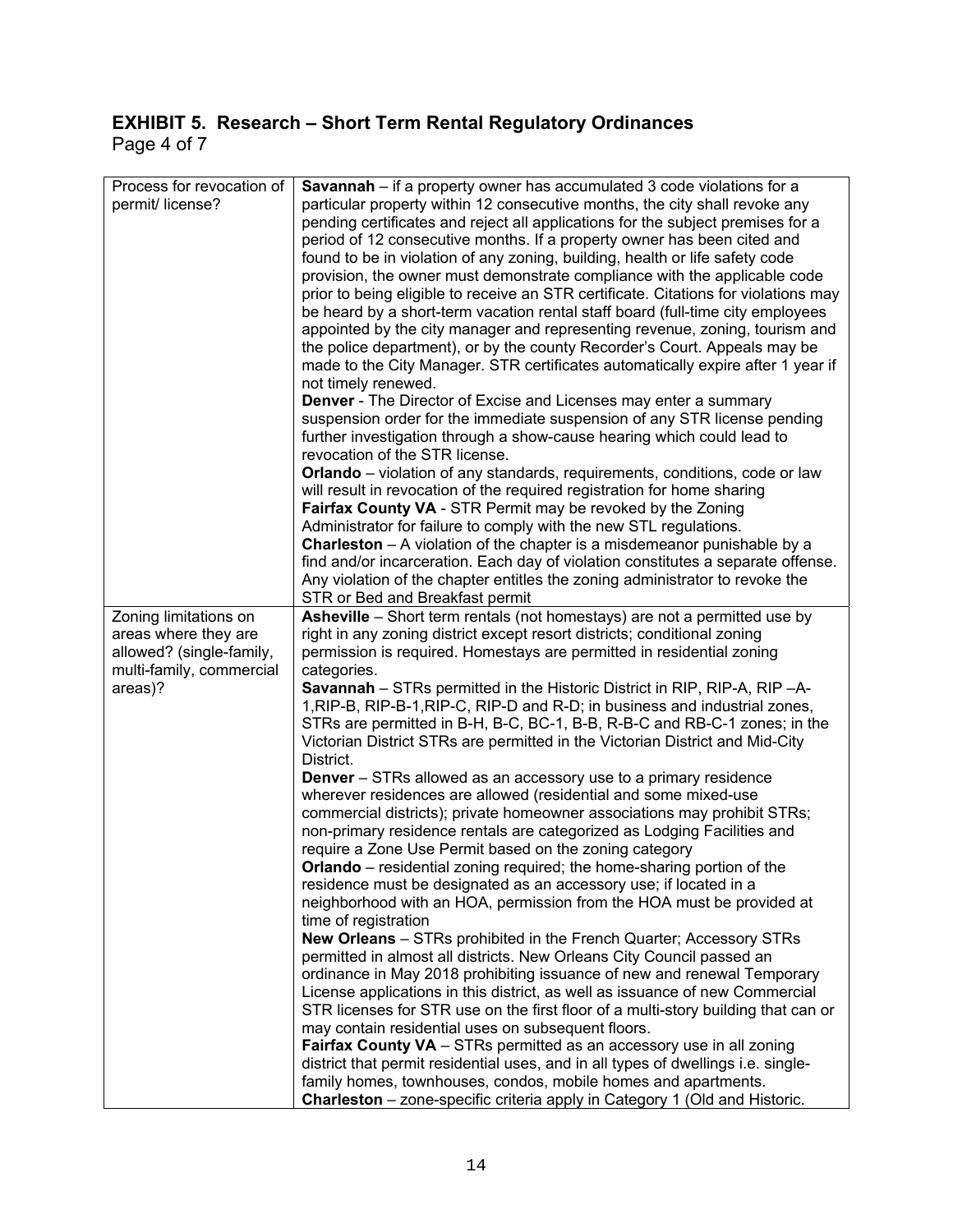### **EXHIBIT 5. Research – Short Term Rental Regulatory Ordinances**  Page 5 of 7

|                                                                                                                                                          | District – must be individually listed on the National Register of Historic<br>Plaes), Category 2 (outside existing STR Overlay/Old and Historic District on<br>peninsula - must be over 50 years old), Category 3 (non-peninsula area), or<br>the Short Term Rental Overlay (allowed as a conditional use on commercially<br>zoned properties).                                                                                                                                                                                                                                                                                                                                                                                                                                                                                                                                                                                                                                                                                                                                                                                                                                                                                                                                                                                                                                                                                                                                                                                                                                                                   |
|----------------------------------------------------------------------------------------------------------------------------------------------------------|--------------------------------------------------------------------------------------------------------------------------------------------------------------------------------------------------------------------------------------------------------------------------------------------------------------------------------------------------------------------------------------------------------------------------------------------------------------------------------------------------------------------------------------------------------------------------------------------------------------------------------------------------------------------------------------------------------------------------------------------------------------------------------------------------------------------------------------------------------------------------------------------------------------------------------------------------------------------------------------------------------------------------------------------------------------------------------------------------------------------------------------------------------------------------------------------------------------------------------------------------------------------------------------------------------------------------------------------------------------------------------------------------------------------------------------------------------------------------------------------------------------------------------------------------------------------------------------------------------------------|
| Physical limitations on<br>the structure<br>(#bedrooms required,<br>whole house vs. room<br>for rent, min. sq.<br>footage)?                              | Asheville: homestay - maximum of 2 bedrooms may be rented; short-term<br>rental – maximum of 6 guest rooms may be rented; exterior lighting shall be<br>residential in nature and comply with the lighting requirements of the Unified<br>Development Ordinance; homestay area may not have a kitchen (cooking<br>facilities, refrigerator over 5 cu. ft., large sink)<br><b>Orlando</b> – the rental portion of the residence must be designated as an<br>accessory use space, and the rental space must be 50 percent or less of the<br>whole property (for example, only one bedroom in a three-bedroom house or<br>two bedrooms in a four-bedroom house may be listed); whole-house rentals<br>prohibited; half of a duplex may be rented if the owner resides in the other half<br>and if the STR half is of equal or lesser size and located on the same<br>development site<br>New Orleans - STRs are not permitted outdoors, in an accessory structure<br>(i.e. shed, garage, etc.), or in a recreational vehicle; STR shall appear<br>outwardly as a residence; STR use limited to 3 bedrooms.<br>Fairfax County VA - STRs are prohibited in detached accessory structures,<br>accessory dwelling units, temporary family health care structures, affordable<br>dwelling units or workforce dwelling units. Basements and/or any other non-<br>traditional space converted to sleeping room(s) in association with the STL<br>use must comply with the most current building code requirements, including<br>but not limited to providing a second means of egress such as an emergency<br>egress window. |
| Approval from<br>neighbors?                                                                                                                              | Savannah - all of-record property owners adjacent to a proposed STR shall<br>be notified of the use prior to issuance of an STR certificate.<br>New Orleans - as part of the application process, an STR applicant must<br>confirm that he/she has made best efforts to notify immediate neighbors of the<br>application for an STR license<br><b>Charleston</b> – when an application is filed for an STR permit, the zoning<br>administrator shall cause notice to be posted on the property upon which the<br>proposed STR use is to be located for fifteen (15) consecutive calendar days,<br>advising that the Resident-owner of the property has applied for a zoning<br>permit to establish a STR use at the location and supplying a phone number<br>to call for further information.                                                                                                                                                                                                                                                                                                                                                                                                                                                                                                                                                                                                                                                                                                                                                                                                                      |
| Limits on number of<br>permits issued (either a<br>cap on the total number<br>within the jurisdiction, or<br>cap on number issued to<br>any one person)? | <b>Asheville</b> – since the homestay must be the operator's primary residence,<br>permits limited to 1 per person at any given time<br>Savannah - STRs subject to a cap per city ward as established in the zoning<br>code<br>Charleston - since the STR must be the operator's primary residence,<br>permits limited to 1 per person at any given time                                                                                                                                                                                                                                                                                                                                                                                                                                                                                                                                                                                                                                                                                                                                                                                                                                                                                                                                                                                                                                                                                                                                                                                                                                                           |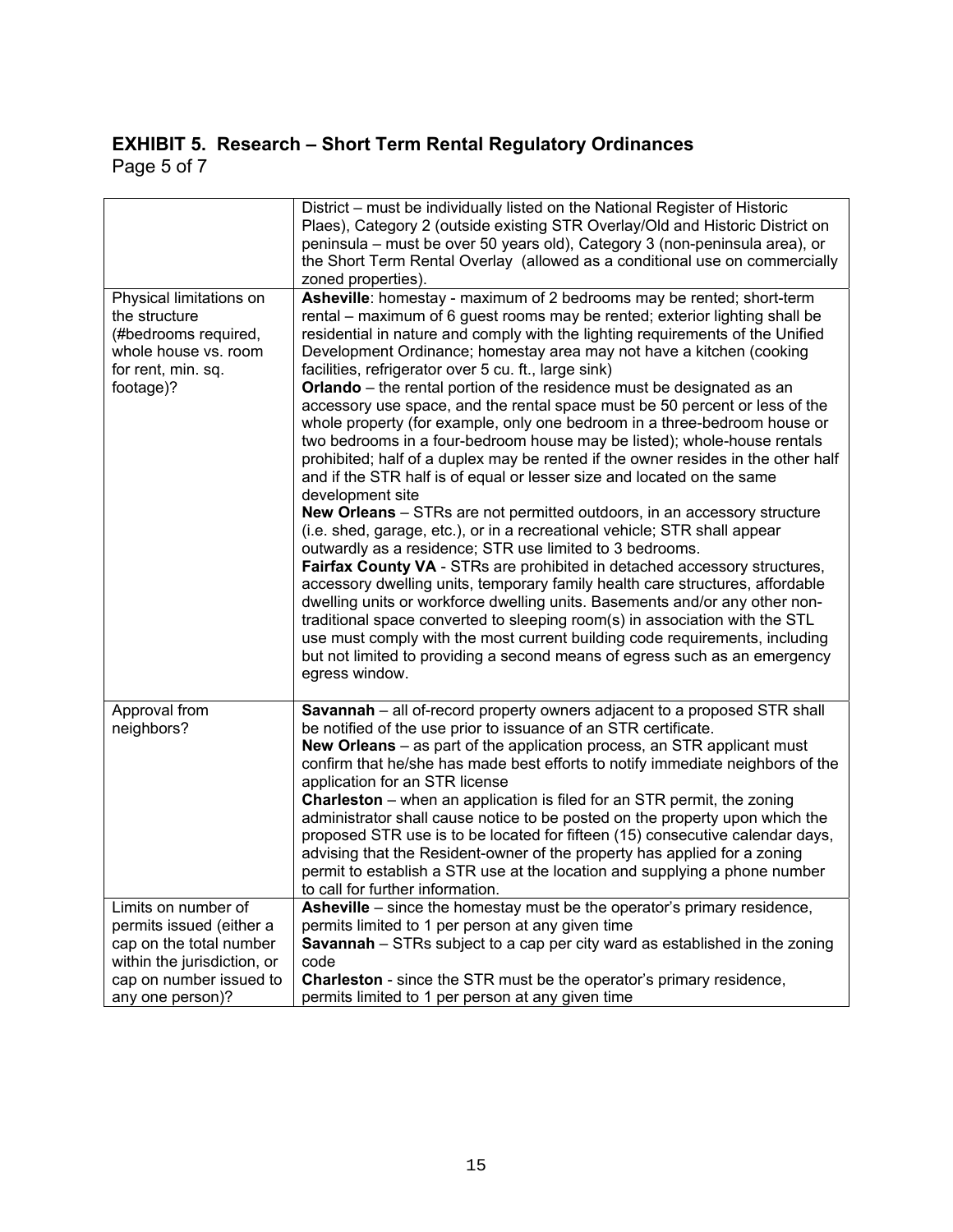### **EXHIBIT 5. Research – Short Term Rental Regulatory Ordinances**  Page 6 of 7

| Responsibility for      | <b>Savannah</b> – STR owners are subject to all applicable state and local taxes                                                                         |
|-------------------------|----------------------------------------------------------------------------------------------------------------------------------------------------------|
| collecting taxes?       | and are liable for the payment thereof.                                                                                                                  |
|                         | <b>Denver</b> – STR owners are responsible for collecting all taxes due (Airbnb)                                                                         |
|                         | remits lodger's taxes for rentals booked on its platform)                                                                                                |
|                         | <b>Orlando</b> – STR owners are responsible for collecting and remitting taxes                                                                           |
|                         | (Airbnb remits taxes for rentals booked on its platform)                                                                                                 |
|                         | Fairfax County VA - owner is responsible for collecting and remitting                                                                                    |
|                         | <b>Transient Occupancy Tax.</b>                                                                                                                          |
|                         | Charleston - The resident owner shall comply with all business license and                                                                               |
|                         | revenue collection laws of the City of Charleston, Berkeley County or                                                                                    |
|                         | Charleston County, whichever is applicable, and State of South Carolina.                                                                                 |
| Enforcement for failure | Savannah - The city may seek payment of all applicable taxes to the extent                                                                               |
| to collect taxes?       | provided by law, including injunctive relief.                                                                                                            |
| Amount for civil        | Asheville - \$500 per day                                                                                                                                |
| penalties?              | Savannah - \$500 first violation, \$750 second violation within 12 months,                                                                               |
|                         | \$1,000 third violation within 12 months                                                                                                                 |
|                         | Denver - up to \$999 per violation of STR regulations                                                                                                    |
| Limitations on sexual   | Miami Beach - The responsible party is required to obtain confirmation of a                                                                              |
| offenders or predators? | nationwide search from the Miami-Dade County Police Department or other                                                                                  |
|                         | law enforcement agency that the prospective transient occupant is not a                                                                                  |
|                         | registered sexual offender or sexual predator as a result of a conviction of a                                                                           |
|                         | sexual offense, as defined in <b>Section 21-280</b> . If the vacation rental property is                                                                 |
|                         | within 2,500 feet of a school, pursuant to Section 21-281 it is a violation of this                                                                      |
|                         | section for a sexual offender or sexual predator to occupy the property for a                                                                            |
|                         | period of 4 or more days in any month.                                                                                                                   |
|                         | The responsible party may call the Miami-Dade County Answer Center (311)                                                                                 |
|                         | to obtain assistance or referrals to determine whether a prospective transient                                                                           |
|                         | occupant is a sexual offender or predator and to determine whether a                                                                                     |
|                         | residence is 2,500 feet from a particular school. If the vacation rental property                                                                        |
|                         | is within 2,500 feet of a school, it will be a violation to allow any person to                                                                          |
|                         | occupy the property with knowledge that such person is a registered sexual                                                                               |
|                         | offender or registered sexual predator in any jurisdiction.                                                                                              |
|                         | Miami-Dade County - Same as Miami Beach                                                                                                                  |
|                         | Fort Lauderdale - It is unlawful for any property owner or designated                                                                                    |
|                         | representative to allow another person to occupy any residential property as a                                                                           |
|                         | Vacation Rental within the City of Fort Lauderdale, as a Transient Occupant if                                                                           |
|                         | such property owner or designated representative knew or should have                                                                                     |
|                         | known that the vacation rental will be occupied by a person prohibited from                                                                              |
|                         | establishing a permanent residence or temporary residence at said residential                                                                            |
|                         | property pursuant to Section 16-127 of the Code of Ordinances, if such place,                                                                            |
|                         | structure, or part thereof, trailer or other conveyance, is located within one                                                                           |
|                         |                                                                                                                                                          |
|                         | thousand four hundred (1,400) feet of any school, designated public school<br>bus stop, child day care facility, park or playground or other place where |
|                         |                                                                                                                                                          |
|                         | children regularly congregate as described in Article VI, Chapter 16 of the                                                                              |
|                         | Code of Ordinances. Property owner or designated representative shall                                                                                    |
|                         | determine prior to submission of an application for a Certificate of                                                                                     |
|                         | Compliance, whether the Vacation Rental property is located in an area in                                                                                |
|                         | which it is unlawful for sexual offenders or predators to establish residence                                                                            |
|                         | pursuant to section 16-127.                                                                                                                              |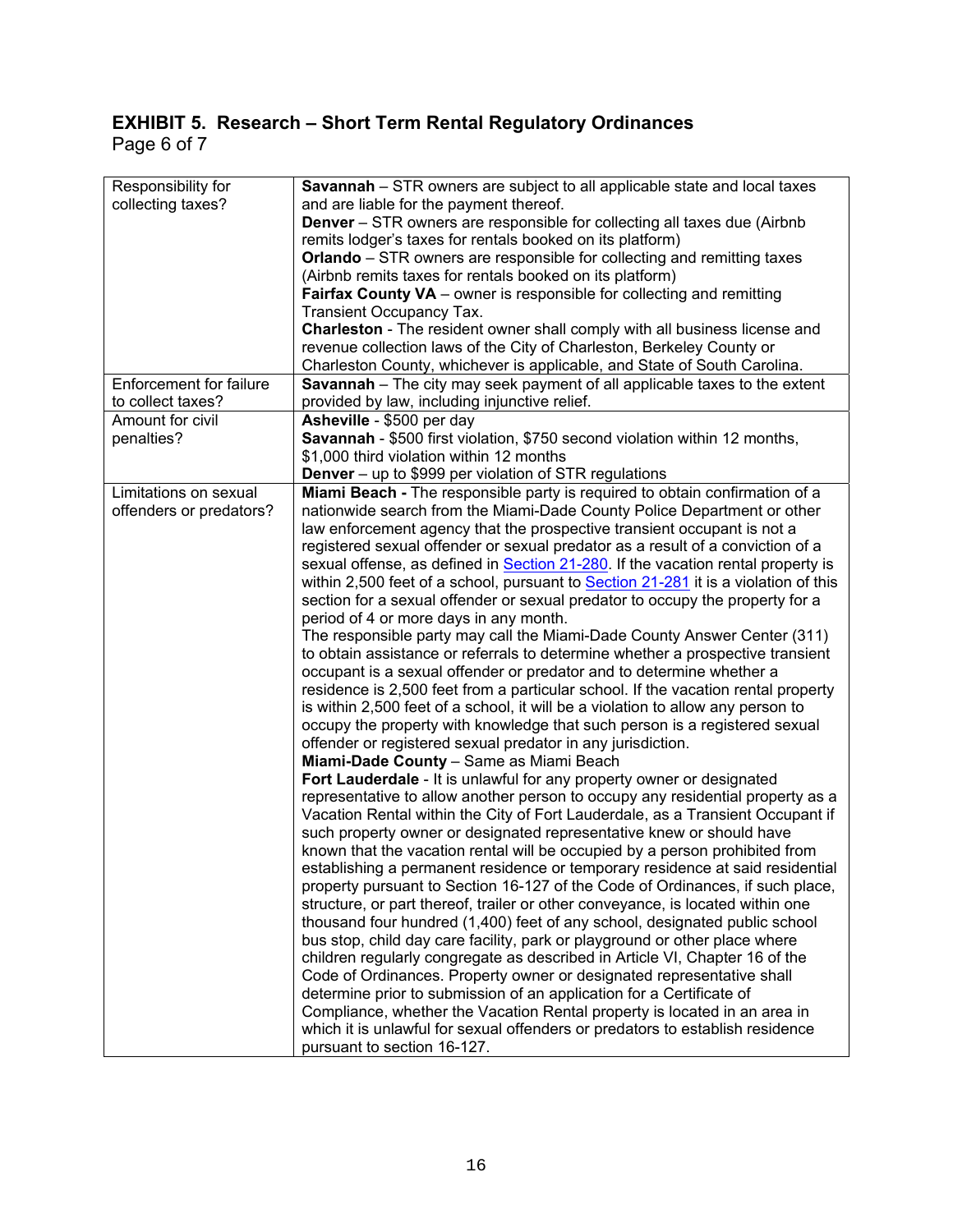### **EXHIBIT 5. Research – Short Term Rental Regulatory Ordinances**  Page 7 of 7

| Regulations for | <b>Miami Beach</b> - If there is a swimming pool onsite, the responsible party must |
|-----------------|-------------------------------------------------------------------------------------|
| properties with | ensure that the swimming pool has in place at least one of the pool safety          |
| swimming pools? | features listed in Section 515.27, Florida Statutes, (i.e., pool safety barrier,    |
|                 | pool safety cover, pool alarm, or door latch/alarm) prior to use of the property    |
|                 | as a vacation rental by any person under the age of six. This provision shall       |
|                 | not apply to a vacation rental with a community swimming pool onsite, such as       |
|                 | in a condominium, as determined by the Director. Compliance with this               |
|                 | provision shall be in addition to compliance with Section 33-12 of this code        |
|                 | pertaining to swimming pool fences.                                                 |
|                 | Miami-Dade County - same as Miami Beach                                             |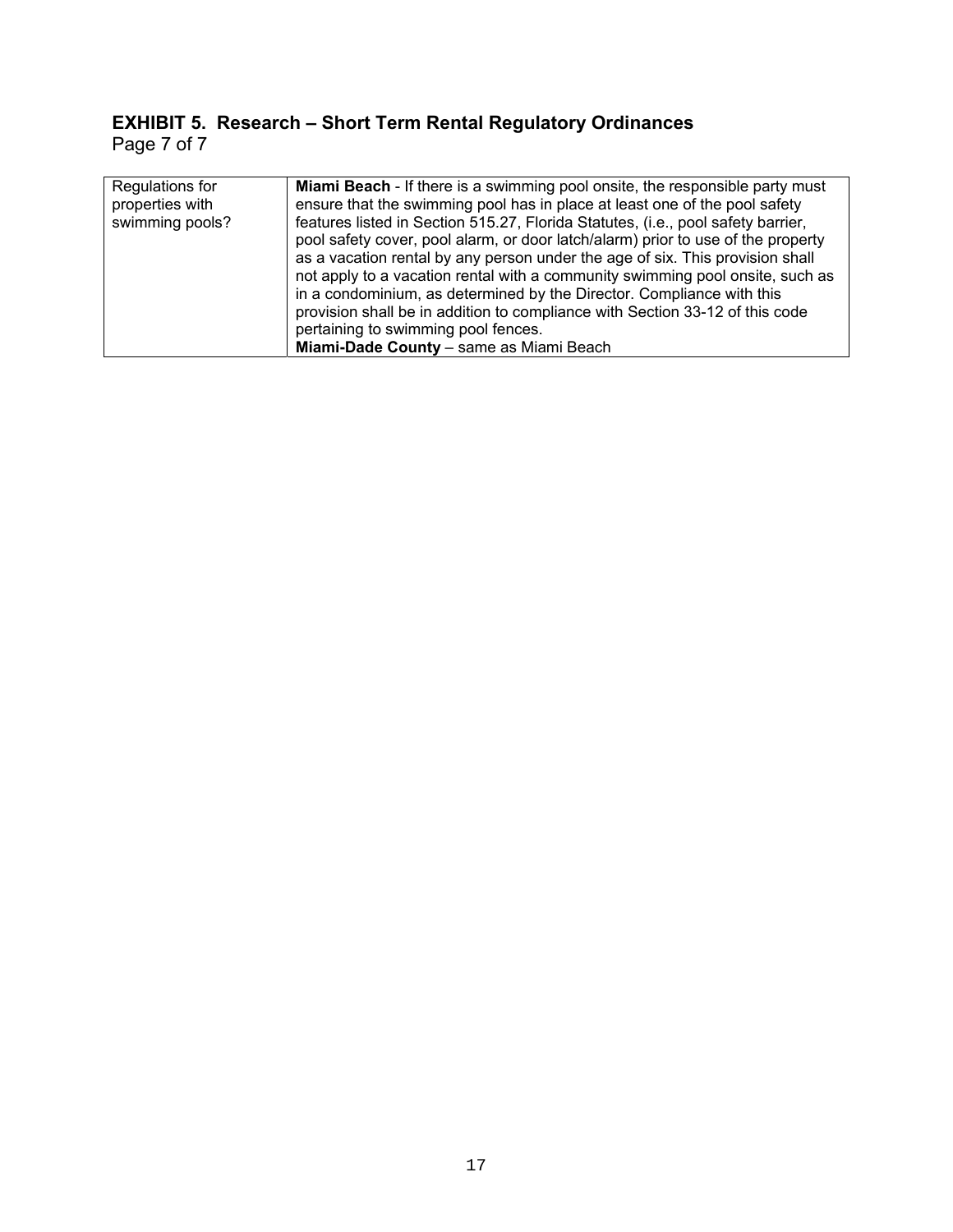### **EXHIBIT 6. Draft Congratulatory Resolution**  Page 1 of 2

Introduced by Council Members Corrigan, Alvarez, Brown, Clark,  $\mathbf{1}$ 2 Copeland, Daniels, Davis, Fullwood, Fussell, Graham, Hyde, Jenkins, Johnson, Jones, Lockett-Felder, Ray, Self, Shad and Yates: 3 4 5 RESOLUTION 2006-1338 6 A RESOLUTION COMMENDING AND THANKING VYSTAR  $\overline{7}$ CREDIT UNION FOR ESTABLISHING ITS "PAY AND 8 9 SAVE LOAN" PROGRAM; PROVIDING AN EFFECTIVE  $10$ DATE.  $11$ WHEREAS, earlier this year the City Council, recognizing the 12 detrimental effect that short-term, high-interest "payday loans" 13 may have on the financial condition of borrowers, enacted an 14 ordinance to strongly regulate such lending practices, particularly  $1.5$ 16 when targeted at our city's military community; and WHEREAS, VyStar Credit Union, in response to the needs of the 17 marketplace and the requests of its members, has developed a new 18 "Pay and Save Loan" program to provide a new short-term, affordable 19 20 lending option for its members who may be in need of resources to 21 meet emergency needs; and 22 WHEREAS, the program aims to achieve two purposes - short-term 23 access to funds and the promotion of financial planning and saving - by combining an affordable loan program with a mandatory savings 24 25 component and free access to financial counseling services; and WHEREAS, the Pay and Save Loan program is a valuable addition 26 27 to the range of financial services available to the Jacksonville 28 community, and should be of great assistance to its users in 29 meeting their short-term financial needs while avoiding the deeper financial troubles that can sometimes result from sub-prime 30 31 borrowing; and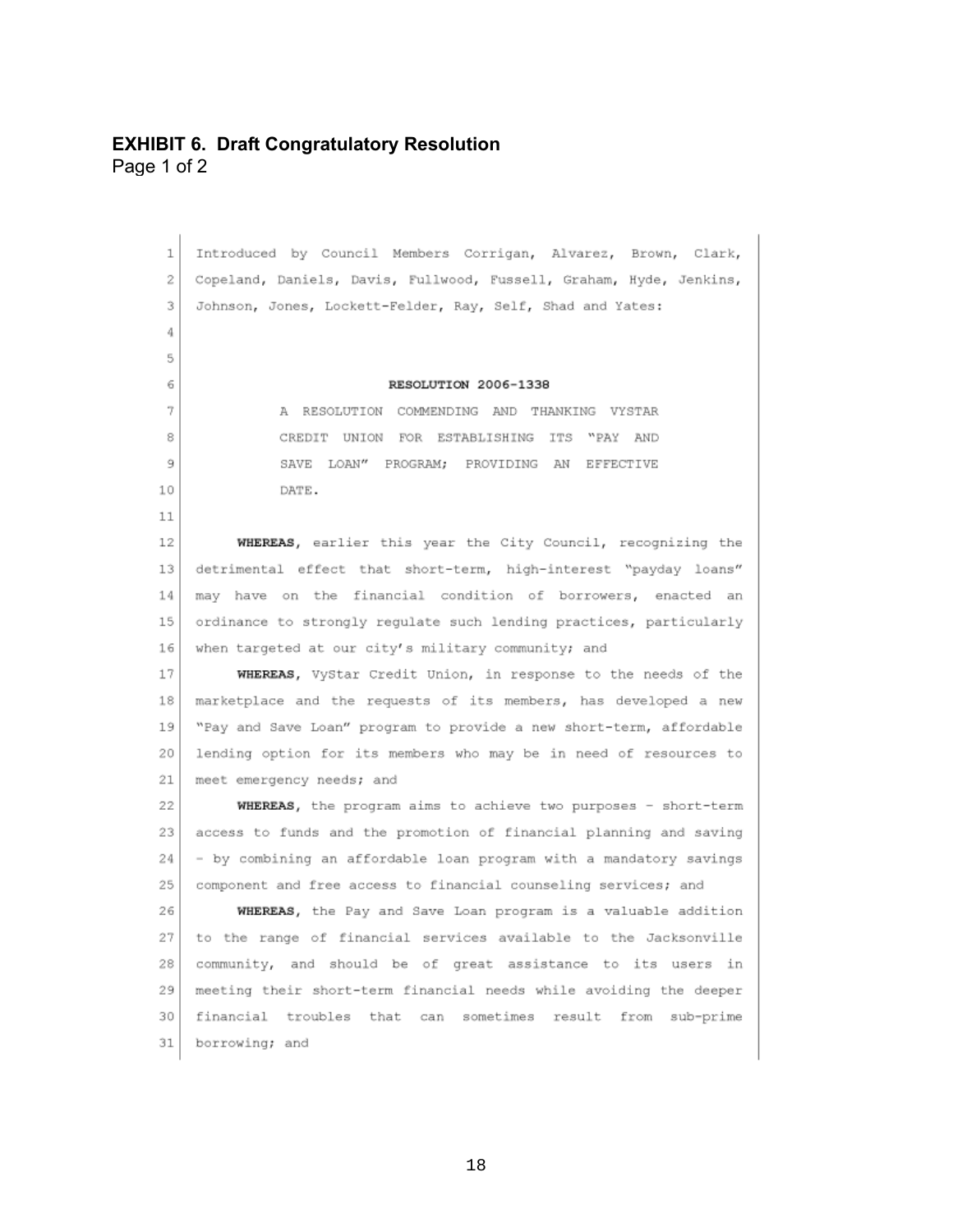| 1  | WHEREAS, VyStar Credit Union should be commended for               |
|----|--------------------------------------------------------------------|
| 2  | developing this new product to meet a particular need of its       |
| 3  | customers; now therefore                                           |
| 4  | BE IT RESOLVED by the Council of the City of Jacksonville:         |
| 5  | That the City hereby commends and thanks<br>Section 1.             |
| 6  | VyStar Credit Union for establishing its "Pay and Save Loan"       |
| 7. | program as an affordable and accessible alternative to high-cost   |
| 8  | payday loans, and especially commends the savings and financial    |
| 9  | counseling aspects of the program which should prove invaluable to |
| 10 | the members who avail themselves of the service.                   |
| 11 | Section 2.<br>Effective Date. This Resolution shall become         |
| 12 | effective upon signature by the Mayor or upon becoming effective   |
| 13 | without the Mayor's signature.                                     |
| 14 |                                                                    |
| 15 | Form Approved:                                                     |
| 16 |                                                                    |
| 17 | /s/ Margaret M. Sidman                                             |
| 18 | Office of General Counsel                                          |
| 19 | Legislation Prepared By: Jeff Clements, City Council Research      |
| 20 | G:\shared\LEGIS.CC\2006\res\VyStar Pay and Save Loan res.doc       |
|    |                                                                    |
|    |                                                                    |
|    |                                                                    |
|    |                                                                    |
|    |                                                                    |
|    |                                                                    |
|    |                                                                    |
|    |                                                                    |
|    |                                                                    |
|    |                                                                    |
|    |                                                                    |
|    | - 2 -                                                              |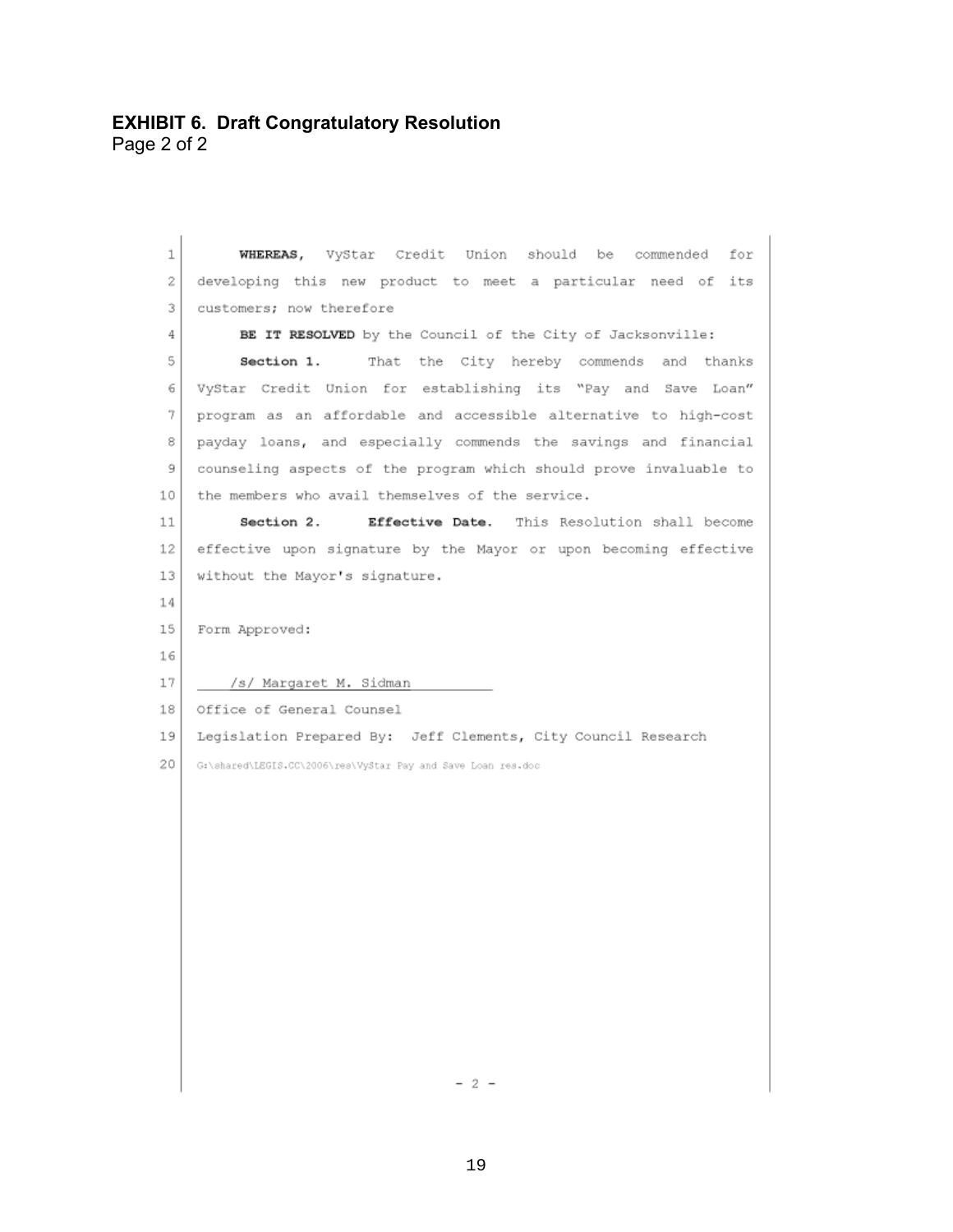**EXHIBIT 7. Research – Property Tax Reform Issues in Florida**  Page 1 of 13



### **PROPERTY TAX REFORM ISSUES IN FLORIDA**

**Jacksonville City Council Research Division** 

**May 2007** 

**Jeff Clements Chief of Research**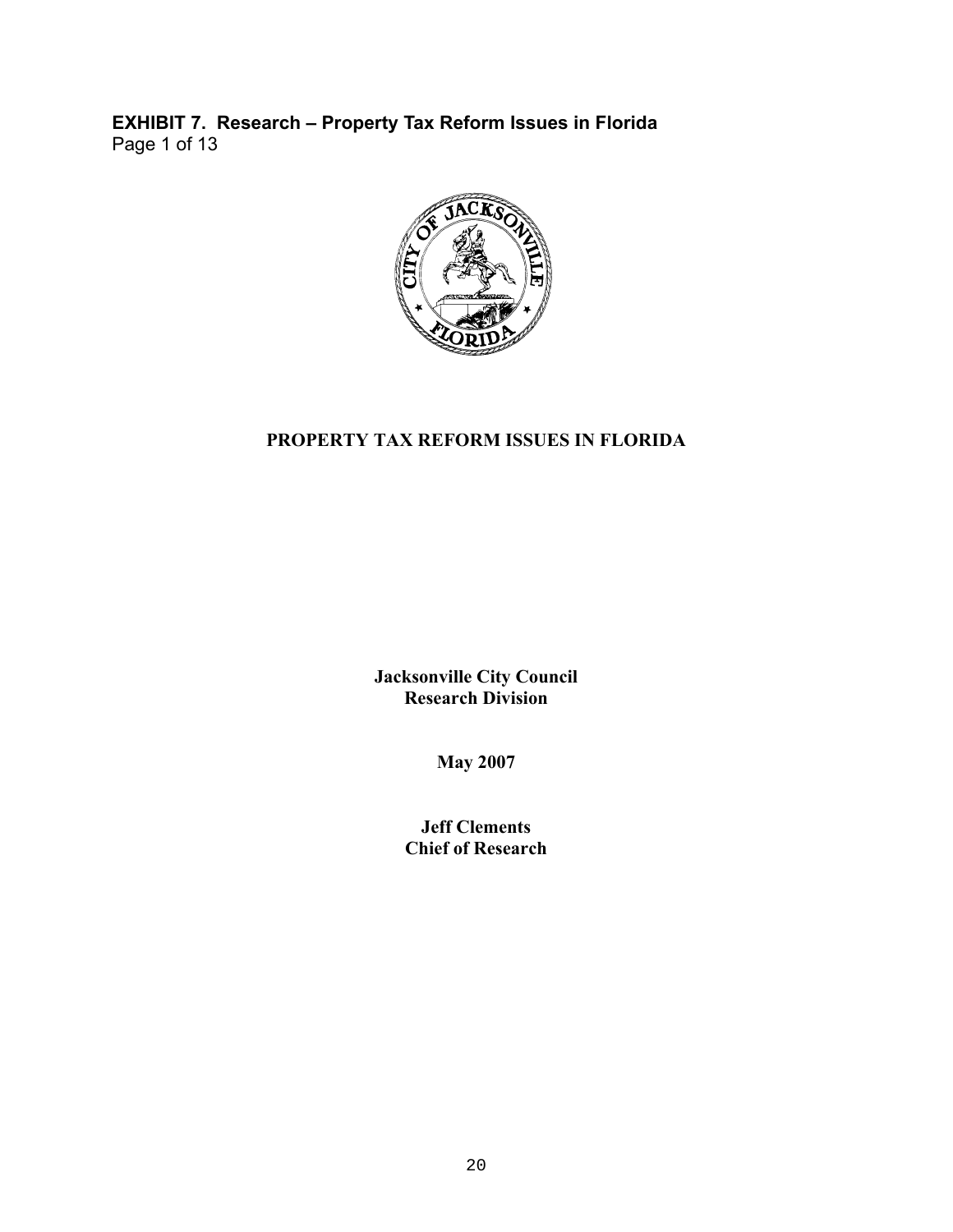### **EXHIBIT 7. Research – Property Tax Reform Issues in Florida**  Page 2 of 13

### **Property Tax Reform in Florida**

### **Introduction**

The issue of property tax reform has been gaining strength in recent years in Florida because of a confluence of several circumstances, including some unintended consequences from the implementation in 1995 of the 1992 Save Our Homes constitutional amendment. That amendment limited the amount by which ad valorem property taxes could be raised on homestead residences each year to the lesser of 3% or the increase in the inflation rate. This provision, while collectively saving the owners of homesteaded properties over \$400 billion in property taxes (according to Florida Tax Watch, utilizing state data), has also had the effect of shifting most of those taxes to the owners of non-homestead residential, commercial and industrial properties.

Because the amendment provides that a homesteaded property returns to being taxed at its full assessed value when the property changes ownership, the amendment has also had the effect of making some homeowners feel "locked in" to living in their current residence because of the tax implications of moving to another residence and paying a full tax load on that new home while giving up the accumulated Save Our Homes savings on their previous home. Depending on the length of time an owner has been in a homesteaded residence and the accumulated value of the discount, that owner might be facing the prospect of a substantially higher tax bill even if they moved to a smaller residence. Some would argue that the root cause of all these issues is the rapid inflation of property values in Florida over the past decade, which led to the increasing tax assessments and rapidly rising property tax bills that generated the push for the Save Our Homes amendment in the first place. Florida Tax Watch reported that taxable values in Florida increased by 25% from 2005 to 2006 alone.

### Property Tax Reform Committee

In June 2006, Governor Jeb Bush, by executive order, created a Property Tax Reform Committee to study the issues associated with property tax reform and to help inform the public debate on the issue, utilizing input from a wide variety of Florida citizens, businesses and institutions. No one from the Northeast Florida area served on the committee. The committee was to make reports in December 2006, March 2007 and a final report in December 2007 to the Governor, Legislature, and the upcoming Taxation and Budget Reform Commission that will be created in 2007 to study budget and taxation issues and, if necessary, to propose amendments to the State Constitution in time for the voters to consider at the 2008 general election. The Property Tax Reform Committee issued its first report in December 2006, after which newly-elected Governor Charlie Crist, wanting to pursue one of his campaign platform priorities in an expeditious manner, disbanded the committee in favor of appointing members to the Taxation and Budget Reform Commission and charging them to continue on with the original committee's work.

The Property Tax Reform Committee in its first and only report identified 6 fundamental issues, made 3 basic recommendations, and identified 13 specific topics which it intended to study and evaluate in detail before it was disbanded.

Fundamental issues:

- Affordability property taxes are no longer affordable for many taxpayers.
- The "lock-in" effect long-time permanent resident homeowners are finding it difficult or cost prohibitive to move to another home within Florida.
- Equity Florida's property tax system creates and sustains significant inequities among taxpayers.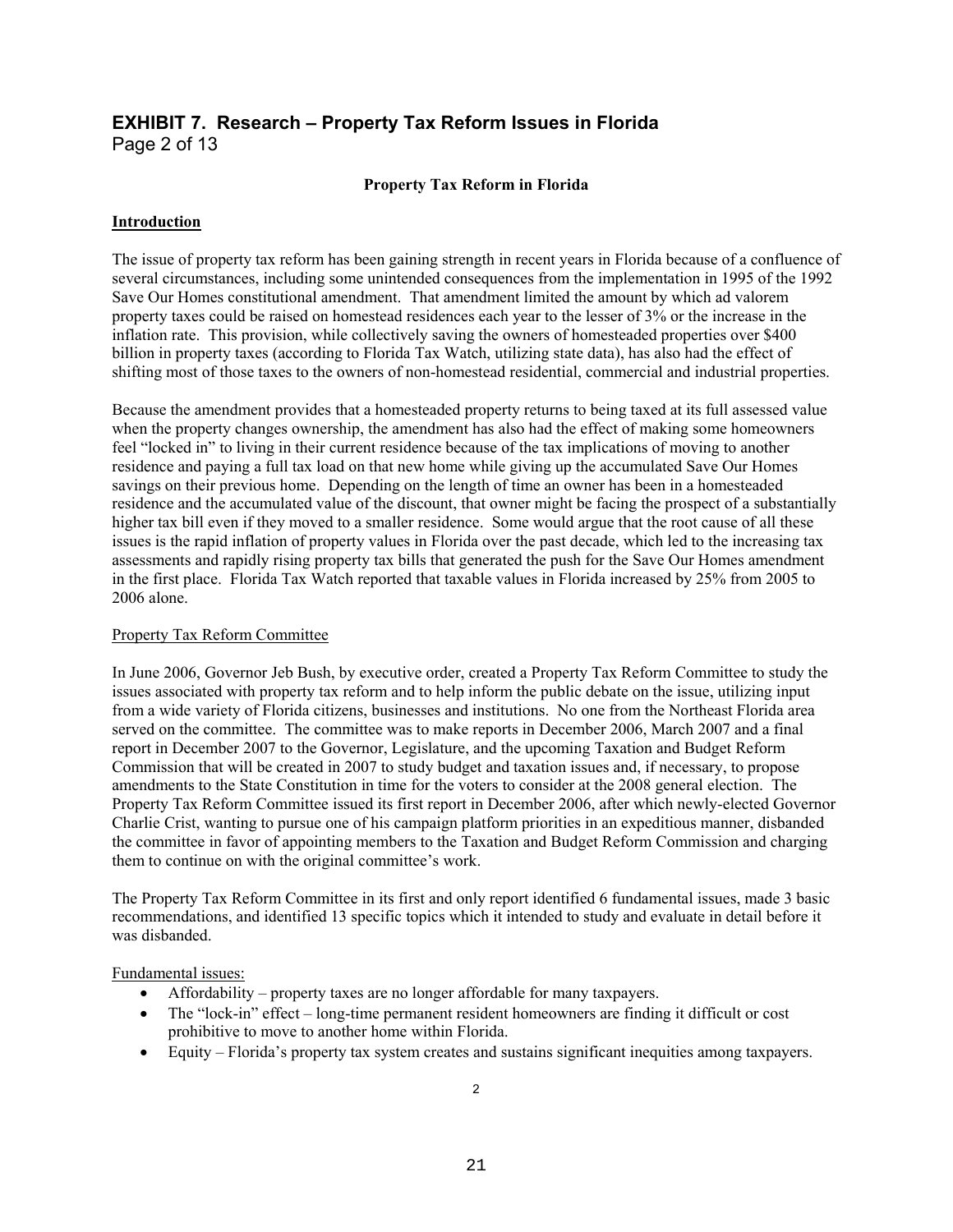### **EXHIBIT 7. Research – Property Tax Reform Issues in Florida**

Page 3 of 13

- Agricultural classification the agricultural use classification is, in some cases, being misused to avoid higher taxes on soon-to-be developed land.
- Value adjustment boards several areas of improvement have been identified by the Florida Auditor General.
- Homestead exemption loss of homestead exemption under select circumstances may not be desirable public policy.

### Recommendations

- Any recommendations to improve property taxation in Florida should be founded on a comprehensive approach, with an emphasis on simplifying the system for all taxpayers.
- The Property Tax Reform Committee should continue to meet and formulate recommendations as contemplated in Executive Order Number 06-141.
- The Property Tax Reform Committee concurs with the suggestions offered by the Auditor General in his performance audit of the Value Adjustment Board process (Report #2006-007), except for the possible creation of an appeals process at the regional or state level.

### Topics for further study and evaluation

- Assess business property based on current use only, instead of "highest and best use" value.
- Cap tax revenue growth for individual local governments.
- Cap tax growth for individual properties.
- Full or partial replacement of the property tax with other forms of taxation.
- Assess properties using a moving average value of several years' assessments instead of using just the current year's value.
- Simplify the "Truth In Millage" (TRIM) notice to be more easily understood by taxpayers.
- Increase the homestead exemption.
- Save Our Homes portability.
- Phase-out of the Save Our Homes tax preference.
- Partial-year assessment of improvements to real property.
- Agricultural use classification improvements.
- Protecting homestead-related tax benefits when property is taken through the use of governmental powers of eminent domain.
- Protecting homestead-related tax benefits during frequent relocations required by military service.

### Florida Tax Watch report: *Controlling Escalating Property Taxation and Local Government Spending and Revenue*

Also in December 2006, Florida Tax Watch, a private, non-profit, non-partisan research institute acting as a "watchdog" over state and local government taxation, expenditures, public policy and programs in Florida, issued a report outlining its view that "Florida's property tax system is in crisis, with skyrocketing levies accompanied by explosive local government spending that is exceeding the taxpayers' ability to pay." (Florida Tax Watch news release, December 15, 2006)

The report identified a number of issues and trends and made several recommendations for action to resolve the problems the organization attributes to those issues and trends.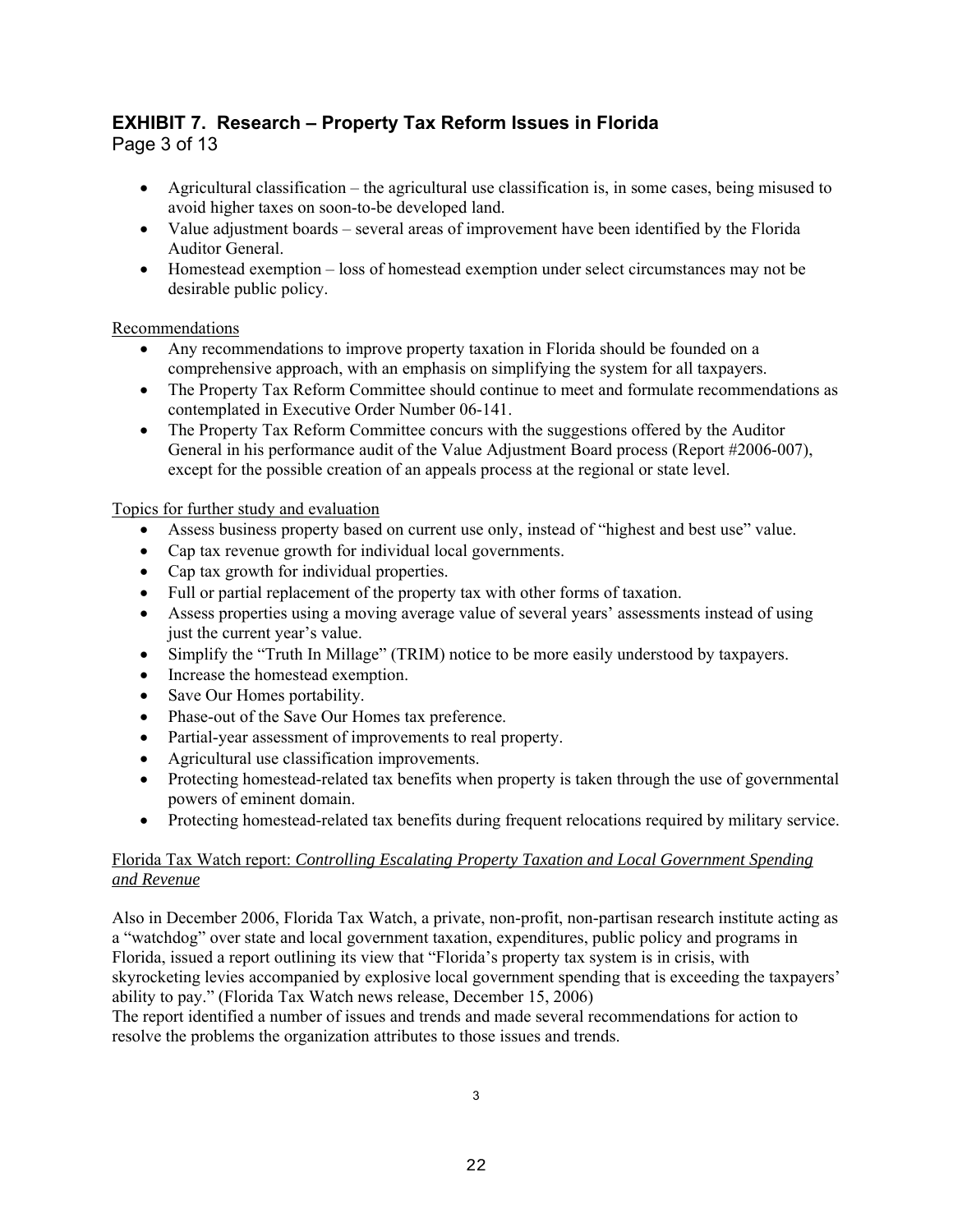### **EXHIBIT 7. Research – Property Tax Reform Issues in Florida**

Page 4 of 13

### Issues and trends

- Failure of TRIM process to restrain tax revenue growth rapidly escalating property values allow local governments and school districts to realize significant increases in tax revenue without increasing, or even slightly reducing, millage rates.
- Other local revenues are also growing rapidly virtually all local revenue sources, including special assessments and impact fees, are increasing substantially.
- Profligate revenue/spending practices are commonplace spending is growing because local officials cannot resist spending from swollen revenue bases.
- Responsible controls on local government spending are critical.
- $\bullet$  Save Our Homes has been a tax shift millage rates are higher than they would be without SOH, and a large part of the burden has been shifted to rental residential, commercial and industrial property owners.
- Save Our Homes removes many voices from local tax and spend decisions the system placates disgruntled homeowners who are one of the most effective methods of restraining local government spending practices.
- Taxes are shifted among homeowners as well large tax burdens are shifted from long-time homeowners to first-time buyers and people moving within the state as properties are reassessed for tax purposes at the time of sale.
- Inequities created by Save Our Homes place its constitutionality in question vast disparities in taxes levied on identical houses raises issues of equal protection violations.
- Lack of homestead portability is a problem people feel "trapped in their homes" because of potentially huge tax increases faced in leaving a long-term homestead and buying another property.
- Save Our Homes impacts affordable housing the increasing tax burden on non-homestead residences increases taxes on renters and makes rental property less affordable.
- Change is needed or distortions and inequities will continue to increase.
- The relative value of the homestead exemption is decreasing over time because the homestead exemption value has not increased since 1982, despite skyrocketing property values, the exemption represents a much smaller percentage of an average home's value than previously.
- Property tax savings from Save Our Homes now dwarfs the homestead exemption because of the failure to increase the homestead exemption to keep up with inflation, SOH protects much more of the value of some long-held homesteads against taxation than does the homestead exemption.
- Increasing the homestead exemption, by itself, does not make sense absent other changes to the tax structure, increasing the homestead exemption while keeping the Save Our Homes exemption just increases the tax shift to other kinds of properties and exacerbates the existing inequities.

### Recommendations

- Repeal the Save Our Homes amendment.
- Allow homeowners currently under SOH protection to keep the current dollar amount of reduced assessment during future reassessments.
- Institute a cap on local governments, either in the form of a limit on revenue growth tied to an inflation factor based on population growth and/or inflation and/or personal income growth, or via a redefined mechanism for calculating the TRIM rolled-back millage rate.

4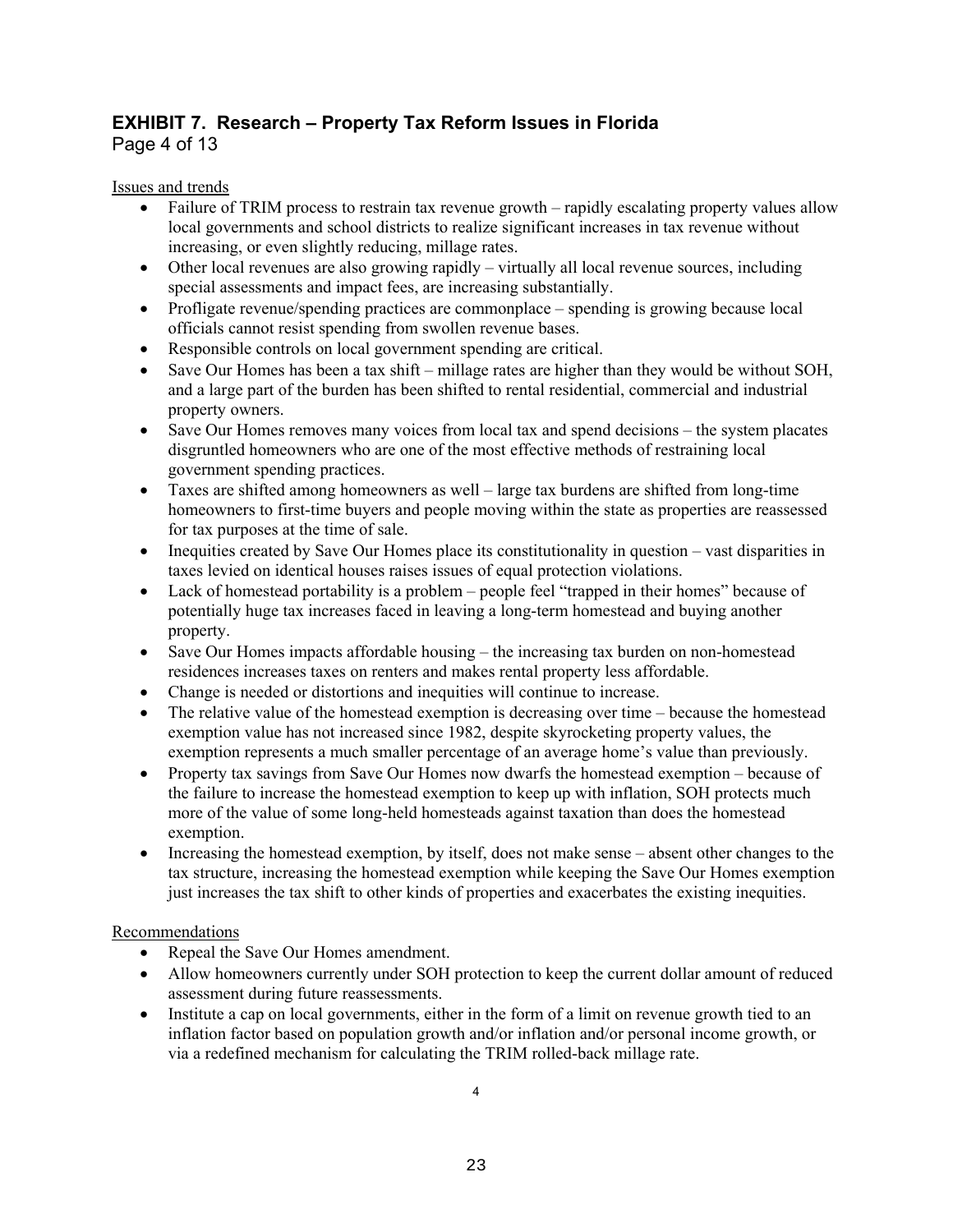### **EXHIBIT 7. Research – Property Tax Reform Issues in Florida**  Page 5 of 13

Suggestions on other property tax-related issues

- Assess business property based on current use do away with requirement to assess commercial property based on "highest and best use".
- Assess property using a 5-year moving average to eliminate big changes in assessed value and therefore tax liability in a single year.
- Replace property taxes with another revenue source.

### **Various Property Tax Reform Proposals**

Three competing proposals have emerged during the 2007 Florida legislative session to address property tax reform – one in the House of Representatives, another in the Senate, and a third by Governor Charlie Crist. The important provisions of the three proposals are outlined in the attached Exhibit 1.

### **The Jacksonville Context**

As always, Jacksonville is unique among city and county governments in Florida as the only fully consolidated city/county government in the state. As a result, comparisons of Jacksonville to other cities and counties can be somewhat challenging, as the consolidated city provides a full array of city services to the population and land area of a county. Nevertheless, figures show that Jacksonville's overall property tax millage rate is lower than the combined city and county millage rates (county, city, schools, water management district, Florida Inland Navigational District, transit districts, hospital districts, etc.) in the largest cities across Florida:

| City/County                    | Combined millage |
|--------------------------------|------------------|
| Jacksonville                   | 18.1825          |
| Hillsborough County/Tampa      | 23.4370          |
| Miami-Dade County/Miami        | 24.6443          |
| Orange County/Orlando          | 19.9190          |
| Pinellas County/St. Petersburg | 26.1552          |

### (Source: *Duval County Property Appraiser's Annual Report – 2006*)

In addition, the Consolidated City of Jacksonville has traditionally not imposed other types of user fees and charges levied by other Florida jurisdictions. Jacksonville does not charge a monthly garbage collection fee (\$33 per month in Miami-Dade/Miami, \$25 per month in Hillsborough/Tampa), does not levy a dedicated millage for a Children's Services district, fire and rescue services, recreational services, stormwater management, or library services, and does not impose impact fees on new development.

Part of the reason for Jacksonville's relatively conservative millage rate history lies in a 3 percent ad valorem revenue growth cap approved by the voters in a May 1991 referendum. Commonly known as the "3% Tax Cap", the charter amendment approved by the referendum prohibited the City Council from enacting a millage rate that would result in the collection of more than 3 percent additional ad valorem tax revenue when compared with the previous year. As assessed valuation grew each year, the cap required a proportionate reduction in millage to reduce the net revenue increase to no more than 103 percent of the previous year's revenue. The City challenged the constitutionality of the revenue cap on the grounds that the voters could not, by means of a charter amendment, bind the actions of future city councils in exercising one of their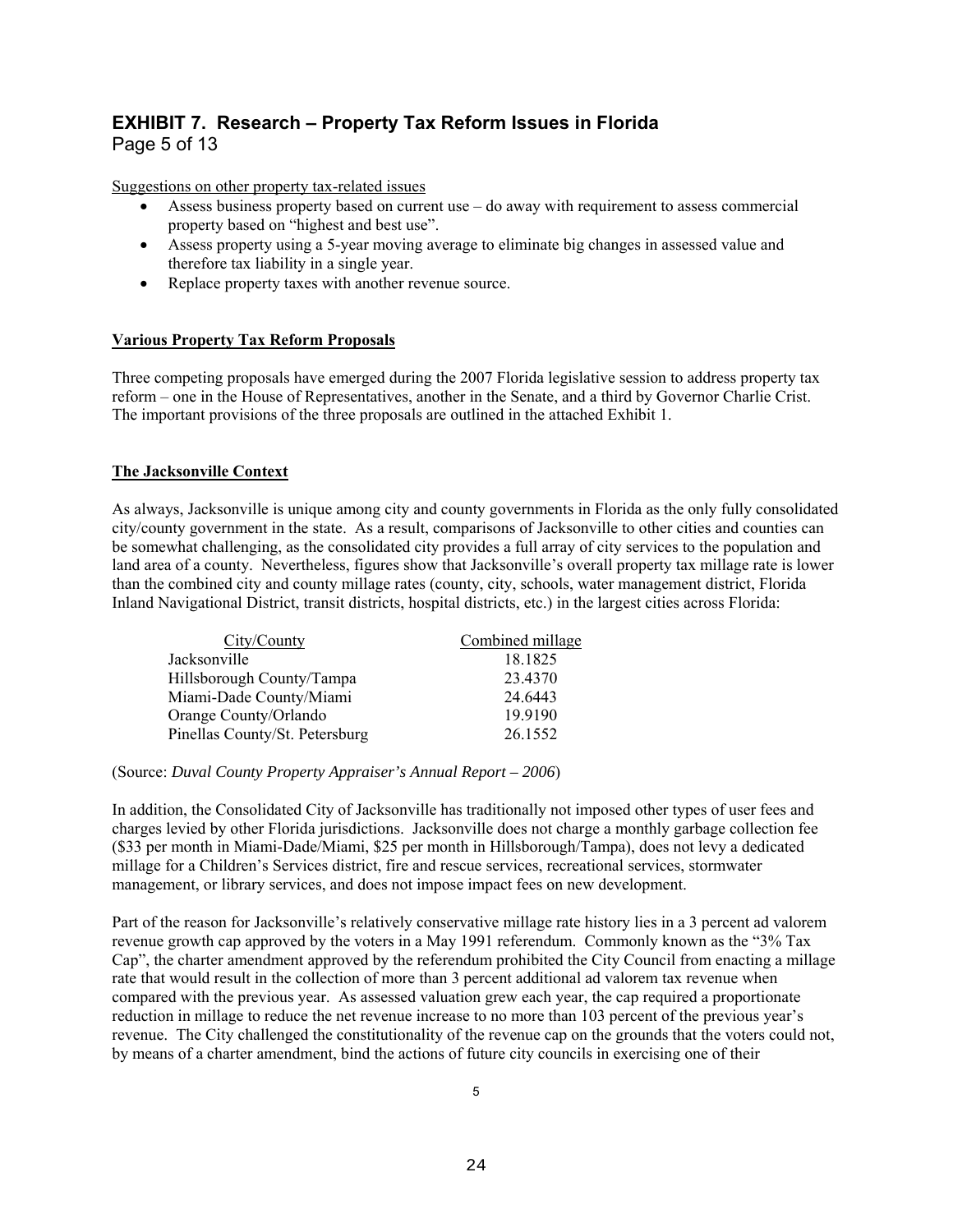### **EXHIBIT 7. Research – Property Tax Reform Issues in Florida**  Page 6 of 13

fundamental responsibilities under state statute – that of enacting an annual budget to meet the service needs of the city. After several years a court ruled in favor of the City's position and declared the charter amendment invalid. However, respecting the clearly articulated feelings of the citizens expressed in their approval of the referendum, subsequent mayors and city councils voluntarily abided by the spirit of the charter amendment and rolled back the ad valorem millage each year to keep tax revenues within the 3 percent growth cap.

Over the years those millage reductions added up to nearly \$200 hundred million in foregone revenue over the course of 13 years. By way of example, the city's basic operating millage rate was 11.1367 in fiscal year 92/93 which, when applied to a taxable base of approximately \$18 billion, produced just over \$190 million for the city's operating budget. If the millage rate had remained unchanged at 11.1367 through the years to FY2006-07, the new assessed valuation of \$46.8 billion would have produced ad valorem revenue of \$497.8 million. Instead, the cumulatively rolled-back millage rate of 9.64 for county operations in FY06-07 produced \$430.9 million or \$66.9 million in foregone revenue for that year alone.

The mayor and city council abided by the spirit of the referendum cap and continued keeping ad valorem revenue growth to 3 percent a year until just a few years ago. The mayor and council reached a decision that the growth of the city and its service needs outweighed the advisory nature of the voters' expressed opinion more than a decade before and allowed the city's constantly growing property tax valuations to produce greater revenues for the budget. The mayor and council have continued to reduce the county operating tax millage each year, albeit by much smaller amounts than before.

It should be noted that one of the primary factors behind the push for property tax reform, as expressed by the Florida House and Senate, the Governor, Florida Tax Watch, and others, is the perception that local government revenues are "out of control" and growing at an unjustifiable pace. The general feeling seems to be that, considering Florida's skyrocketing property values, cities and counties should be rolling back their millage more vigorously to drastically reduce the growth in their budgets. Again for comparative purposes, it may be interesting to compare Jacksonville' growth rate in taxable property value, millage rate, and taxes levied with the other large cities and counties in Florida (see Exhibit 2).

The table indicates that of the 5 counties listed, Jacksonville had the smallest growth in total taxable value, the smallest percentage increase in county taxes levied (in several instances, by significant amounts), and the smallest percentage increase in total taxes levied by all taxing authorities, while at the same time having the second largest percentage decrease in millage rate during the period. On these measures, Jacksonville appears to be raising revenue fairly conservatively when compared with comparable large cities in urban counties across the state.

### **Estimated Effect of Tax Reform Proposals on Jacksonville's FY2007-08 Budget**

The Mayor and his administration have calculated the potential impact of the major House, Senate and gubernatorial proposals on the City's upcoming FY07-08 budget for purposes of informing the legislature about the proposals' effects on the City's finances and also for purposes of crafting the budget proposal that is due for presentation to the City Council in early July. While the various proposals will likely be modified during the legislature's special session in June in order to achieve a consensus package that will pass both houses, these are the administration's estimates of the impacts of the various proposals as they stood at the time of the legislature's adjournment in early May: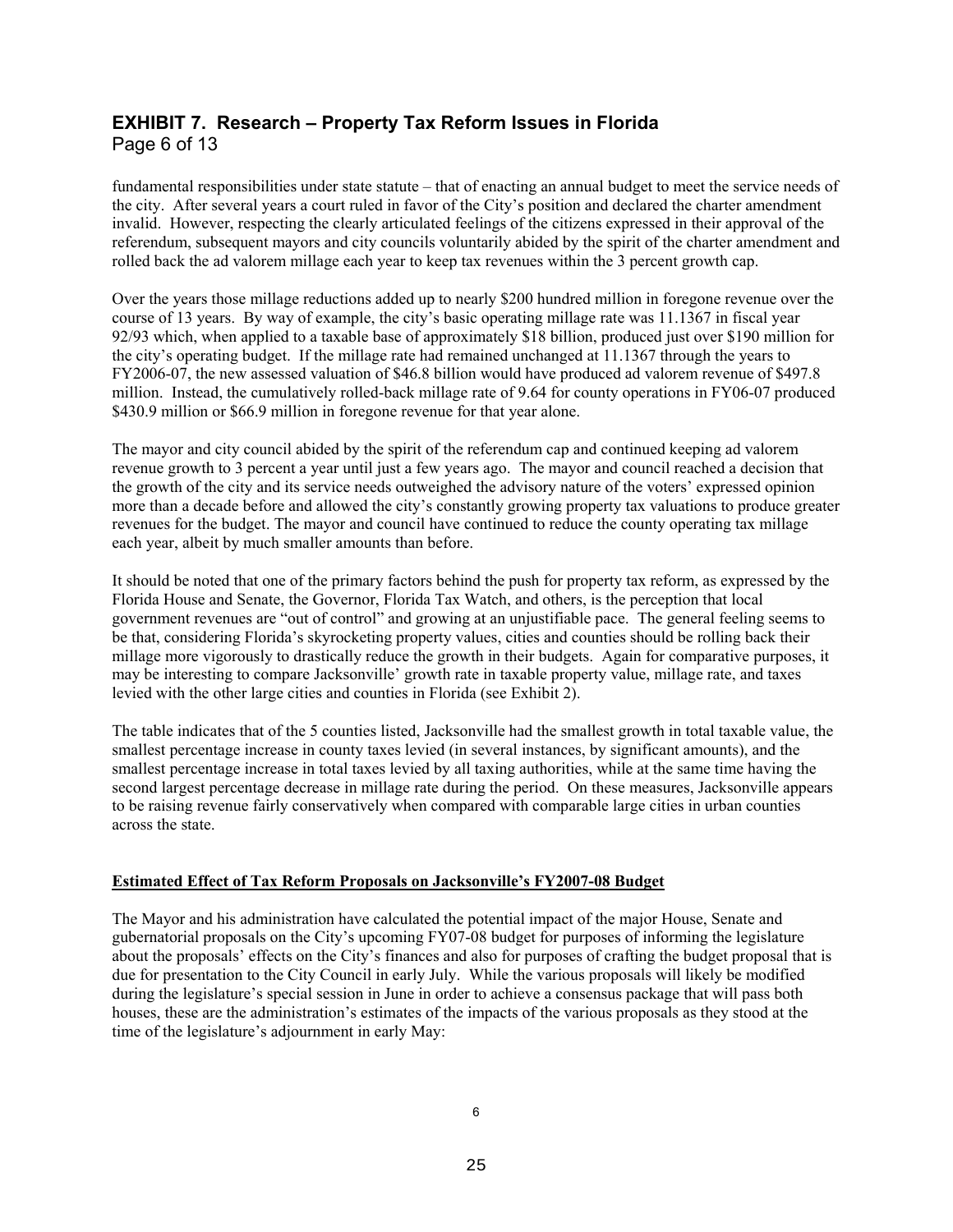### **EXHIBIT 7. Research – Property Tax Reform Issues in Florida**  Page 7 of 13

### House of Representatives proposals

Statutory proposal – property tax growth cap: first year impact - \$16.7 million

Constitutional proposal – sales tax swap for property tax: first year impact - \$50 million

### Senate proposals

Statutory proposal – property tax growth cap: first year impact - \$12.6 million

Constitutional proposal – double the homestead exemption for first-time homebuyers; portability of Save Our Homes differential; \$25,000 tangible personal property tax exemption; affordable housing to be based on rent collected rather than fair market value – impact unknown except for doubling the homestead exemption (\$47 million)

### Governor's proposal

Statutory proposal – property tax growth cap: first year impact - \$28.5 million

Constitutional proposal – double the homestead exemption; portability of Save Our Homes differential; 25% exemption for first-time homebuyers; \$25,000 tangible personal property tax exemption for businesses - impact unknown except for doubling the homestead exemption (\$47 million).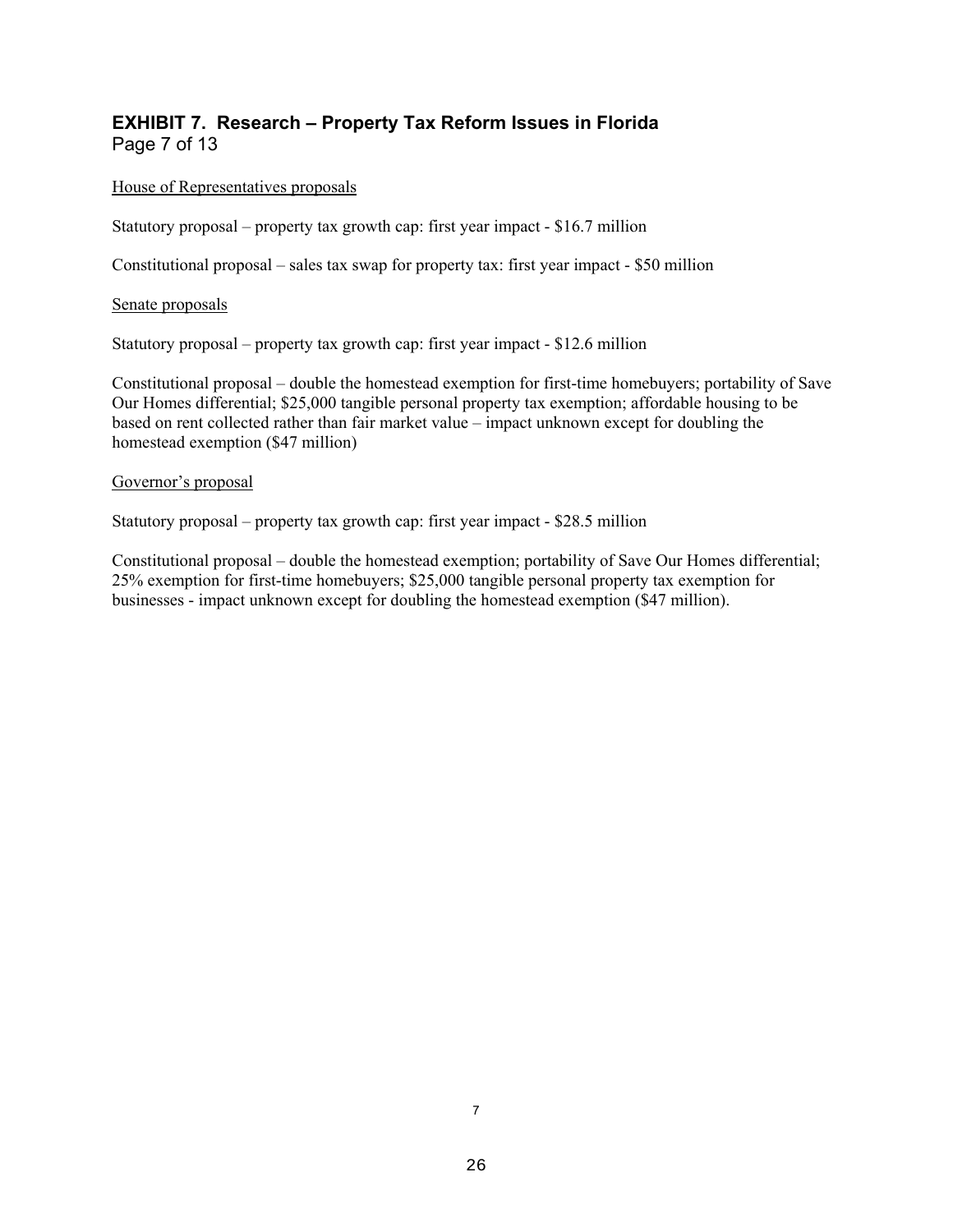### **EXHIBIT 7. Research – Property Tax Reform Issues in Florida**  Page 8 of 13

|                                         | SB 1020 - Requires 2/3 vote of the   | HJR 7089 - Requires unanimous vote     | Cap override mechanism in FY2009-   |
|-----------------------------------------|--------------------------------------|----------------------------------------|-------------------------------------|
|                                         |                                      |                                        |                                     |
|                                         |                                      | governing body, whichever is greater   |                                     |
|                                         | FY200747 10 80-2005 19               | majority plus 1 or 2/3 of the local    | 60-800ZAH P <sup>II</sup> 80        |
|                                         | SB 1020 - No overrides allowed in    | HB 7001 - Requires a vote of a         | Cap override mechanism in FY2007-   |
|                                         |                                      | FY2004-05 (base year FY2003-04)        |                                     |
|                                         |                                      | rule been applied beginning in         |                                     |
|                                         |                                      | would have resulted had the general    |                                     |
|                                         |                                      |                                        |                                     |
|                                         |                                      | revenues consistent with levels that   |                                     |
|                                         |                                      | HJR 7089 - Establish maximum           |                                     |
|                                         | general rule                         | general rule.                          |                                     |
| determined by the general rule          | FY2008-09 as determined by the       | FY2008-09 as determined by the         |                                     |
| Limit growth from FY2008-09 as          | SB 1020 - Limit growth from          | HB 7001 - Limit growth from            | FY2009-10 cap and thereafter        |
|                                         | the FY2008-09 tax base               |                                        |                                     |
|                                         | from applying FY2006-07 tax rates to |                                        |                                     |
|                                         | or 85% of levies that would result   |                                        |                                     |
|                                         | grown only for net new construction, | general rule                           |                                     |
| determined by the general rule          | to the greater of FY2007-08 levies   | FY2007-08 as determined by the         |                                     |
| Limit growth from FY2007-08 as          | SB 1020 - Limit local property taxes | HB 7001 - Limit growth from            | dep 60-800ZAA                       |
|                                         | Revives                              |                                        |                                     |
| (t0-2002-03)                            | general rule, or FY2006-07 actual    | FY2001-02 (base year FY2000-01)        |                                     |
| been applied beginning in FY2003-04     | grown forward according to the       | general rule been applied beginning in |                                     |
| have resulted had the general rule      | to the greater of FY2005-06 levies   | that would have resulted had the       |                                     |
| Limit local levies to levels that would | SB 1020 - Limit local property taxes | HB 7001 - Limit local levies to levels | PY2007-08 cap                       |
|                                         | personal income                      |                                        |                                     |
|                                         | growth in statewide per capita       | milation                               |                                     |
| inflation                               | growth) plus an adjustment for       | growth) plus an adjustment for CPI     |                                     |
| growth) plus an adjustment for CPI      | construction (proxy for population   | construction (proxy for population     |                                     |
| construction (proxy for population      | limited to taxes on net new          | Immited to taxes on net new            | property tax growth                 |
| Increases limited to taxes on net new   | SB 1020 - After FY2009, increases    | HB 7001 & HJR 7089 - Increases         | General Rule - Limitation on annual |
|                                         |                                      |                                        |                                     |
| Governor's proposal                     | Senate proposals                     | House proposals                        | Ssuc                                |

# EXHIBIT 1 - FEATURES OF PROPERTY TAX REFORM PROPOSALS

8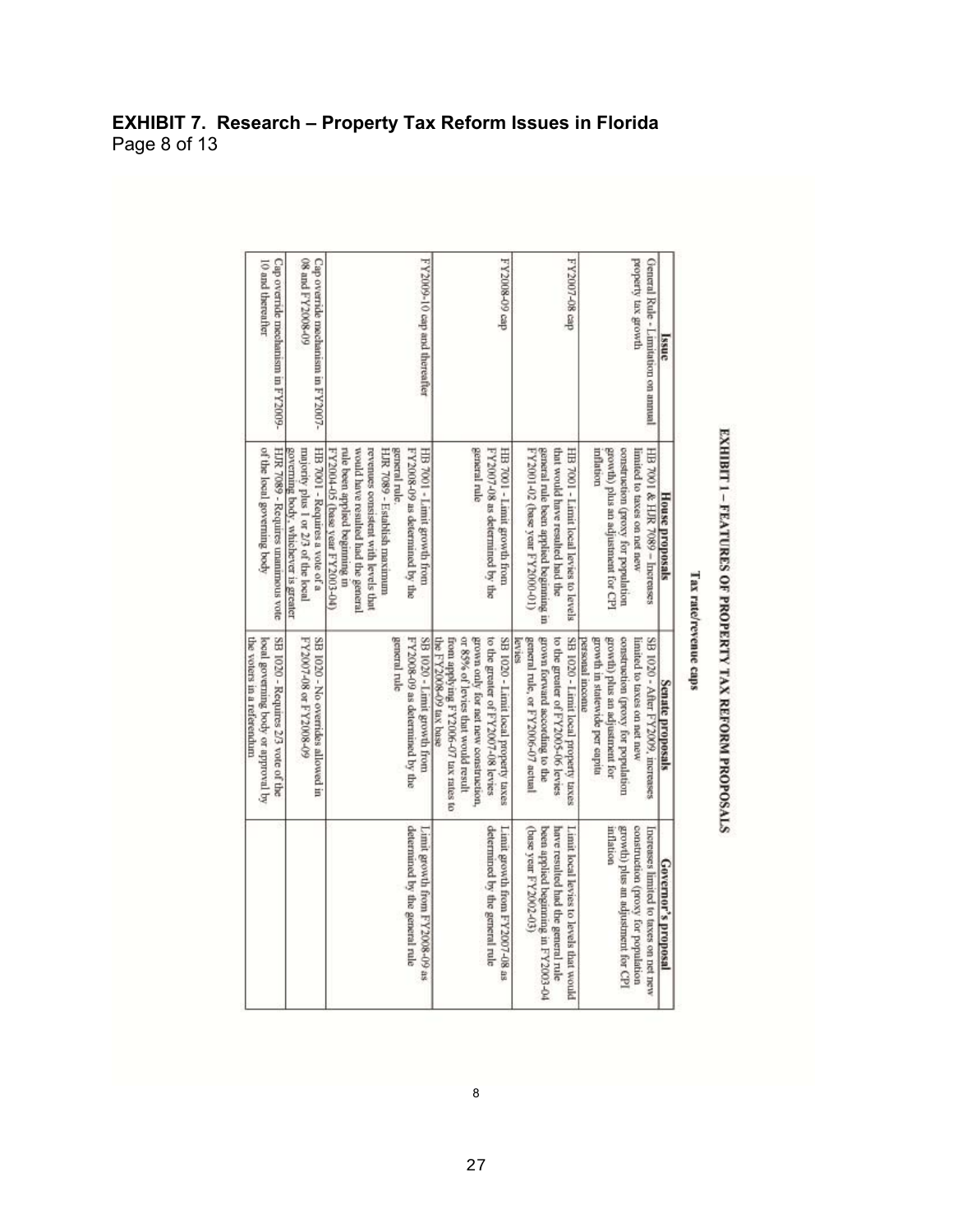### **EXHIBIT 7. Research – Property Tax Reform Issues in Florida**  Page 9 of 13

| ssue                   | Exempt entities                                                                                                                                                                                                                                                                                                                                                                                                                                                                                                         |                               | Exempt entities                                                                                                                                                                                                                                                                                                                                                                                                                                                                                         |
|------------------------|-------------------------------------------------------------------------------------------------------------------------------------------------------------------------------------------------------------------------------------------------------------------------------------------------------------------------------------------------------------------------------------------------------------------------------------------------------------------------------------------------------------------------|-------------------------------|---------------------------------------------------------------------------------------------------------------------------------------------------------------------------------------------------------------------------------------------------------------------------------------------------------------------------------------------------------------------------------------------------------------------------------------------------------------------------------------------------------|
| <b>House</b> proposals | after the initial phase-in period.<br>exempt from the revenue lunitation<br>agreements. Only school districts are<br>districts, children's services councils.<br>concern, independent hospital<br>and cities in those countres, cities in<br>care pursuant to certain operating<br>provide children's services or indigent<br>and to taxes levied by a county to<br>rural areas of critical economic<br>districts, fiscally constrained counties<br>rollback does not apply to school<br>HB 7001 - Initial rate/revenue | than 5 years.                 | HJR 7089 - Initial rollback does not<br>Also exempt are governments that<br>children's services or mdagent care<br>and cities in those counties, and cities<br>districts, fiscally constrained counties<br>apply to schools, independent special<br>have levied property taxes for less<br>agreements. No exemptions from the<br>taxes levied by a county to provide<br>Concern. Also does not apply to<br>pursuant to certain operating<br>in Rural Areas of Critical Economic<br>limits going forward |
| Senate proposals       | exempt from the limitations.<br>and independent special districts are<br>counties and cities. School districts<br>SB 1020 - Provisions apply only to                                                                                                                                                                                                                                                                                                                                                                    | larces for less than 5 years. |                                                                                                                                                                                                                                                                                                                                                                                                                                                                                                         |
| Governor's proposal    |                                                                                                                                                                                                                                                                                                                                                                                                                                                                                                                         |                               |                                                                                                                                                                                                                                                                                                                                                                                                                                                                                                         |

9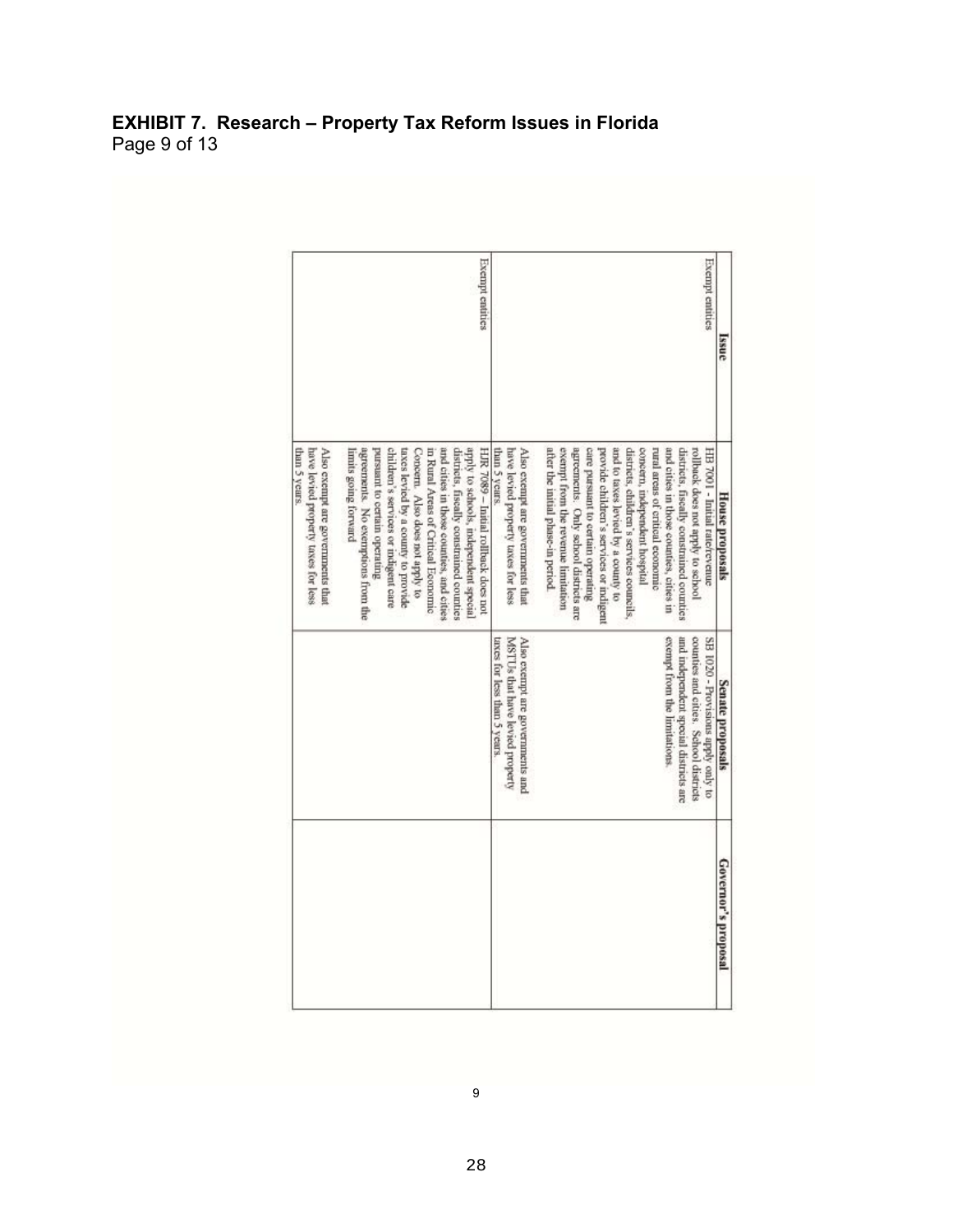| Save Our Homes portability                                                                                                                                                                                                                                       | issue                  |                                      | Supermajority vote needed to levy,<br>increase or expand revenue source                                                                                                                                                                                                                                                                                                                 | Penalties                                                                                                                                                                                                                              | Exclusions                                                                                                                                                                                           | Issue                   |
|------------------------------------------------------------------------------------------------------------------------------------------------------------------------------------------------------------------------------------------------------------------|------------------------|--------------------------------------|-----------------------------------------------------------------------------------------------------------------------------------------------------------------------------------------------------------------------------------------------------------------------------------------------------------------------------------------------------------------------------------------|----------------------------------------------------------------------------------------------------------------------------------------------------------------------------------------------------------------------------------------|------------------------------------------------------------------------------------------------------------------------------------------------------------------------------------------------------|-------------------------|
|                                                                                                                                                                                                                                                                  | <b>House Proposals</b> |                                      | revenue measures levied in response<br>approve it. Property taxes and<br>3/5 or majority plus I vote for a local<br>HB 1483 - Requires the greater of a<br>to an emergency are excluded.<br>referendum, 3/5 of the voters must<br>authority to levy the tax requires a<br>expand the tax base of a tax, impact<br>government to levy, increase or<br>fee, or special assessment. If the | county and municipal revenue sharmge<br>vote results in loss of half-cent sales<br>tax and non-guaranteed portion of<br>that allowed without a supermajority<br>HB 7001 - Levy of taxes in excess of<br>HJR 7089 - No penalties needed | - Voted millages that are outside of<br>the 10 mill cap<br>HB 7001 - Voted debt service millage<br>outside of the 10 mill cap                                                                        | House proposals         |
| After transfer, assessed value of the<br>that can be transferred is \$500,000.<br>annually until the transferred SOH<br>new homestead will grow by 10%<br>allowed. Amount of SOH differential<br>SJR 3034 - Statewide portability<br>differential is eliminated. | Senate Proposals       | Save Our Homes exemption portability |                                                                                                                                                                                                                                                                                                                                                                                         | <b>Tollowing year</b> .<br>of that allowed without a<br>supermajority vote results in loss of<br>half-cent sales tax distribution the<br>CS/HB 7001 - Levy of taxes in excess                                                          | - Tax increment financing payments<br>- Voted millages that are outside of<br>made by a local government<br>the 10 mill cap<br>millage outside of the 10 mill cap<br>CS/HB 7001 - Voted debt service | <b>Senate proposals</b> |
| differential is allowed.<br>Statewide portability of SOH                                                                                                                                                                                                         | Governor's Proposal    |                                      |                                                                                                                                                                                                                                                                                                                                                                                         |                                                                                                                                                                                                                                        |                                                                                                                                                                                                      | Governor's proposal     |

### **EXHIBIT 7. Research – Property Tax Reform Issues in Florida**  Page 10 of 13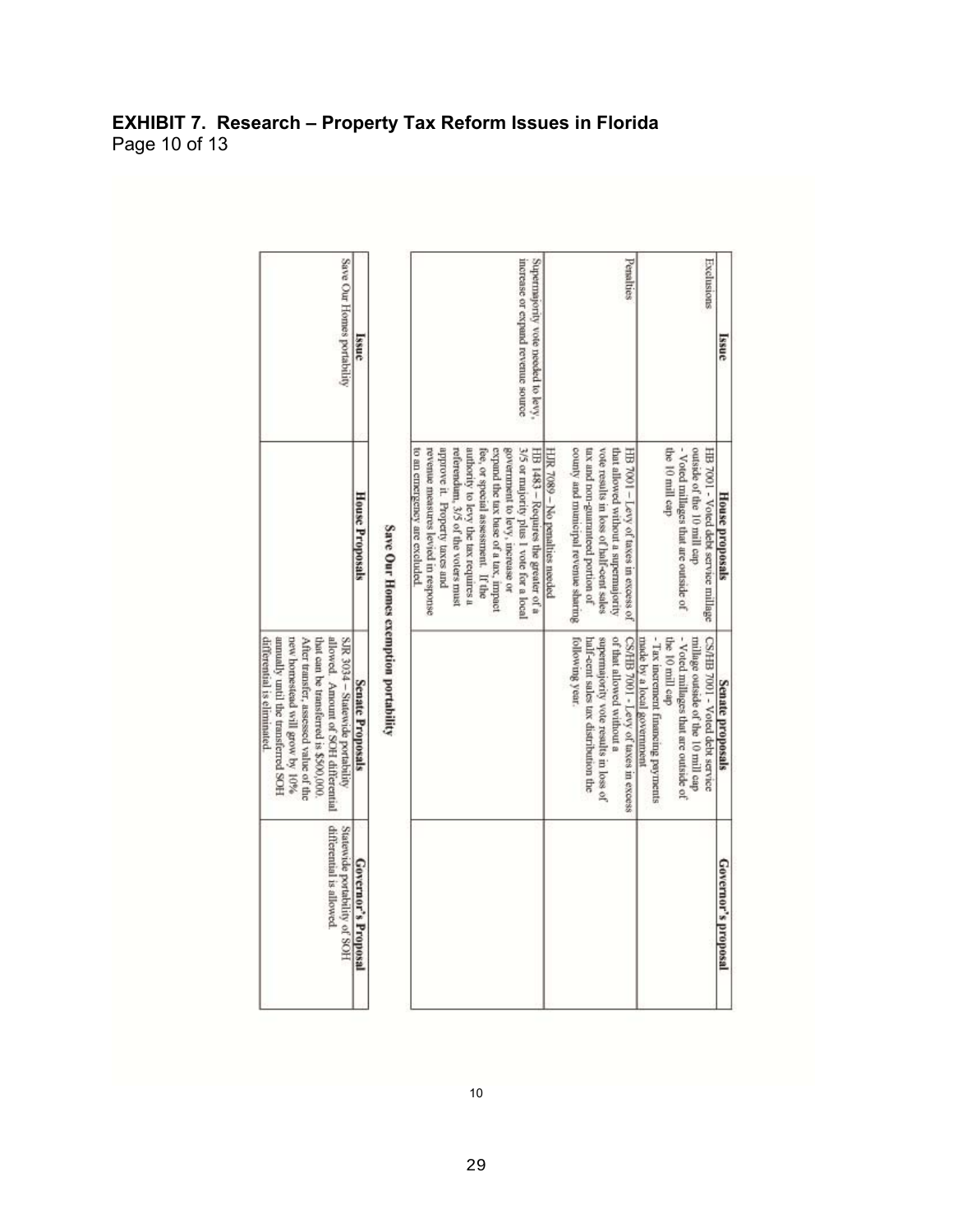### **EXHIBIT 7. Research – Property Tax Reform Issues in Florida**  Page 11 of 13

| Issue                                                                  | <b>House Proposals</b>                                                                                                                                                                                                                                                                                                                                                                                                                                                                              | Senate Proposals                                                                                                                                                                                                                                                                                                                                                                                                       | Governor's Proposal                                                                                                   |
|------------------------------------------------------------------------|-----------------------------------------------------------------------------------------------------------------------------------------------------------------------------------------------------------------------------------------------------------------------------------------------------------------------------------------------------------------------------------------------------------------------------------------------------------------------------------------------------|------------------------------------------------------------------------------------------------------------------------------------------------------------------------------------------------------------------------------------------------------------------------------------------------------------------------------------------------------------------------------------------------------------------------|-----------------------------------------------------------------------------------------------------------------------|
| Increased homestead exemption                                          |                                                                                                                                                                                                                                                                                                                                                                                                                                                                                                     |                                                                                                                                                                                                                                                                                                                                                                                                                        | hamestead<br>from \$25,000 to \$50,000 per eligible<br>Increase the existing homestead exemption                      |
| First-time homebayers                                                  |                                                                                                                                                                                                                                                                                                                                                                                                                                                                                                     | dollar basis as the Save Our Homes<br>decline to 0 if the SOH differential reaches<br>exemption will diminish on a dollar-for-<br>available. The value of the additional<br>SJR 3034 - First-time homebuyers are<br>or exceeds \$25,000<br>Eventually the additional exemption will<br>differential on the home increases.<br>the \$25,000 homested exemption currently<br>granted a \$25,000 exemption in addition to | SOH differential increases<br>25% of the purchase prior, to phase out as<br>First-time homebayers get an exemption on |
| Homestead taxes - Required Local Effort<br>(RLE) for school operations | HJR 7089 - homestead properties are<br>exempt from paying RLE sehool taxes<br>beginning in FY2009-10                                                                                                                                                                                                                                                                                                                                                                                                |                                                                                                                                                                                                                                                                                                                                                                                                                        |                                                                                                                       |
| Replacement sales tax for RLE school tax                               | school RLE.<br>services) to replace local property tax for<br>sales tax (excluding communications<br>HJR. 7089 - the state enacts a 1% statewide                                                                                                                                                                                                                                                                                                                                                    |                                                                                                                                                                                                                                                                                                                                                                                                                        |                                                                                                                       |
| Homestead taxes - non-RLE school taxes                                 | taxes by referendum<br>HJR 7089 - local electors may exempt<br>homestead properties from non-RLE school                                                                                                                                                                                                                                                                                                                                                                                             |                                                                                                                                                                                                                                                                                                                                                                                                                        |                                                                                                                       |
| Homestead taxes - non-school                                           | laxes by referendum held by November<br>HJR 7089 - local electors may exempt<br>homestead properties from all non-school                                                                                                                                                                                                                                                                                                                                                                            |                                                                                                                                                                                                                                                                                                                                                                                                                        |                                                                                                                       |
| Replacement sales tax - non-school levies                              | HJR 7089 - Up to a 1% local option sales<br>city, county and special district governments<br>school property taxes. A county may only<br>exemption of homesteads from all non-<br>approval of replacement sales tax required to<br>communications services) authorized; voter<br>lax increase within a county (excluding<br>Foregone property taxes on homesteads.<br>levy up to the amount needed to replace<br>be simultaneous with voter approval of<br>Distribution of replacement monies among |                                                                                                                                                                                                                                                                                                                                                                                                                        |                                                                                                                       |

## Homestead exemptions/replacement revenues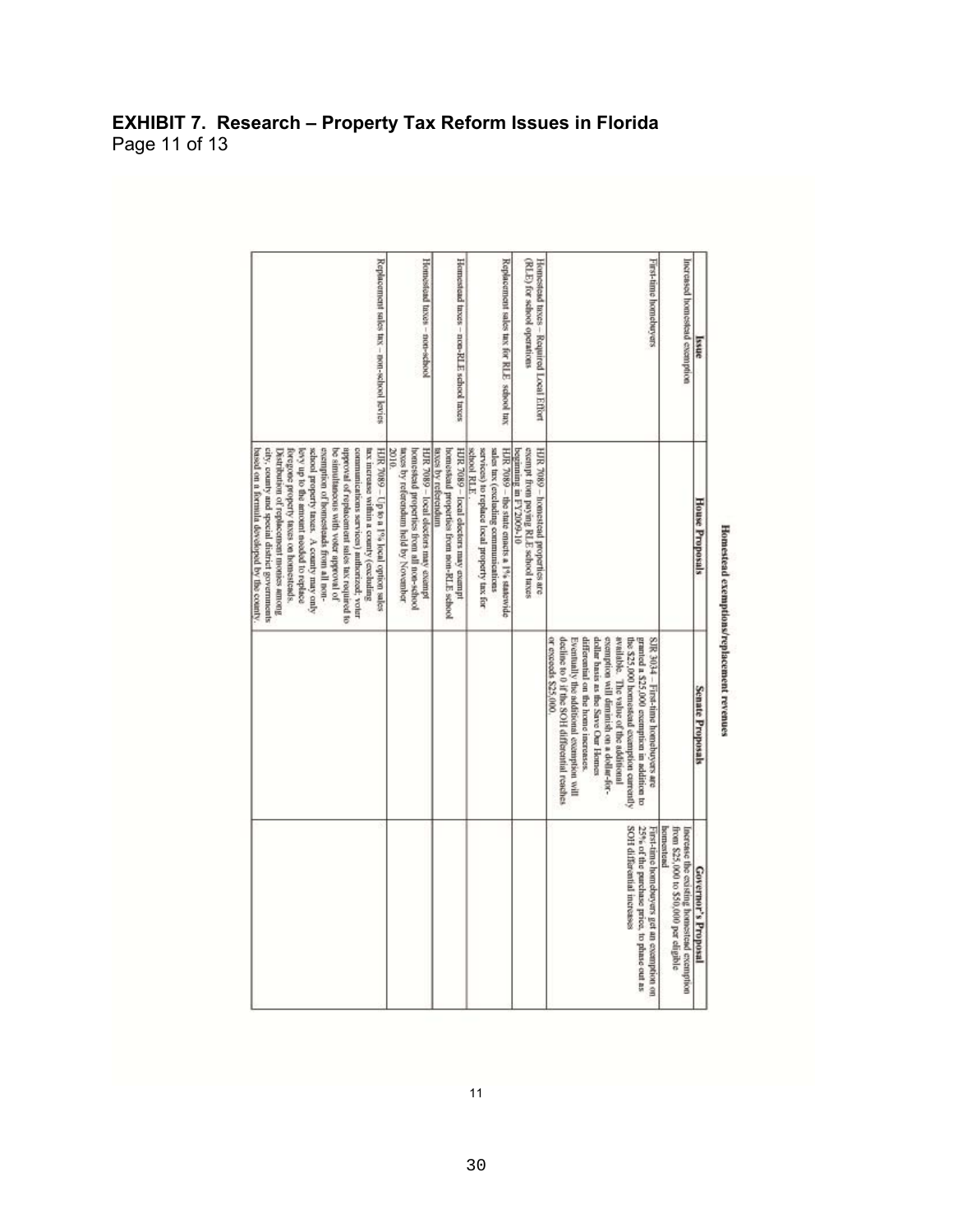|               | <b>EXHIBIT 7. Research - Property Tax Reform Issues in Florida</b> |  |
|---------------|--------------------------------------------------------------------|--|
| Page 12 of 13 |                                                                    |  |

| <b>Issue</b>              | <b>House</b> proposals                                                                                                                                                                                          | Senate proposals                                                                                                                                                                                                                                                                                                                                                                                                                                                                                                                                                                                                                                                                                                                                                                                         | Governor's proposal |
|---------------------------|-----------------------------------------------------------------------------------------------------------------------------------------------------------------------------------------------------------------|----------------------------------------------------------------------------------------------------------------------------------------------------------------------------------------------------------------------------------------------------------------------------------------------------------------------------------------------------------------------------------------------------------------------------------------------------------------------------------------------------------------------------------------------------------------------------------------------------------------------------------------------------------------------------------------------------------------------------------------------------------------------------------------------------------|---------------------|
| "set test and best use"   | m determining highest and best use.<br>HB 261 - includes "any zoning changes<br>highest and best use," in the list of items<br>and permits necessary to achieve the<br>that must be considered by the appraiser | consider the use "which is reasonably<br>expected to be put in the immediate<br>SB 560 - In determining the highest and<br>zoning limitation and variance."<br>probable, physically possible, and<br>future, the appraiser is directed to<br>best use to which the property can be<br>take mio consideration any "current<br>productive. " Also, the appraiser must<br>financially feasible and maximally<br>legally permissible as well as                                                                                                                                                                                                                                                                                                                                                              |                     |
| Condition of the property | obsolescence<br>must consider physical deterioration,<br>condition of the property, the appraiser<br>functional obsolescence and external<br>HB 261 - When determining the                                      |                                                                                                                                                                                                                                                                                                                                                                                                                                                                                                                                                                                                                                                                                                                                                                                                          |                     |
| <b>Affordable</b> housing |                                                                                                                                                                                                                 | appraised using its actual rental income<br>is certified as being deed-restricted by<br>rental property of 10 or more unties that<br>workers, or the elderly that are funded<br>rather than fair market value. The<br>affordable housing for 20 years shall be<br>agreement that restricts its use to<br>SB 560 - property subject to an<br>the local housing agency as having<br>Program; 3) multifamily residential<br>Home Loan Bank's Affordable Housing<br>Partnership program, or the Federal<br>program, the HOME Investment<br>Futunce Corporation, the SHIP<br>and rent-restricted by the Florida Home<br>properties for multifamily housing, farm<br>properties serving eligible persons, 2)<br>provision applies to 1) HUD funded<br><b>BOUSING</b><br>100% of the unites used for affordable |                     |

### Valuation of Property